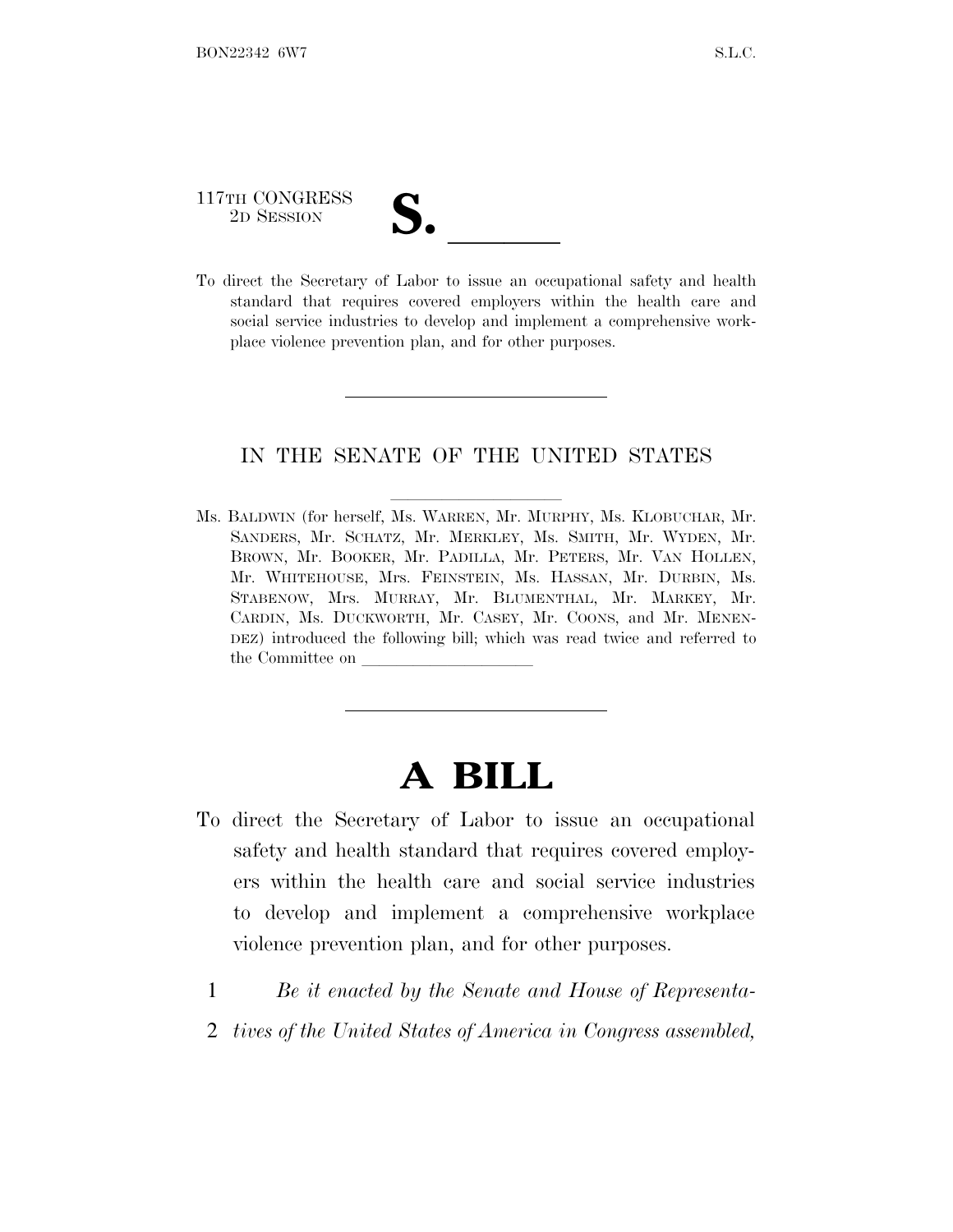#### 1 **SECTION 1. SHORT TITLE.**

2 This Act may be cited as the ''Workplace Violence

3 Prevention for Health Care and Social Service Workers

4 Act''.

#### 5 **SEC. 2. TABLE OF CONTENTS.**

6 The table of contents for this Act is as follows:

Sec. 1. Short title.

Sec. 2. Table of contents.

#### TITLE I—WORKPLACE VIOLENCE PREVENTION STANDARD

Sec. 101. Workplace violence prevention standard.

Sec. 102. Scope and application.

- Sec. 103. Requirements for workplace violence prevention standard.
- Sec. 104. Rules of construction.
- Sec. 105. Other definitions.

TITLE II—AMENDMENTS TO THE SOCIAL SECURITY ACT

Sec. 201. Application of the workplace violence prevention standard to certain facilities receiving Medicare funds.

### 7 **TITLE I—WORKPLACE VIOLENCE** 8 **PREVENTION STANDARD**

#### 9 **SEC. 101. WORKPLACE VIOLENCE PREVENTION STANDARD.**

10 (a) INTERIM FINAL STANDARD.—

- 11 (1) IN GENERAL.—Not later than 1 year after 12 the date of enactment of this Act, the Secretary of 13 Labor shall issue an interim final standard on work-14 place violence prevention—
- 15 (A) to require certain employers in the 16 health care and social service sectors, and cer-17 tain employers in sectors that conduct activities 18 similar to the activities in the health care and 19 social service sectors, to develop and implement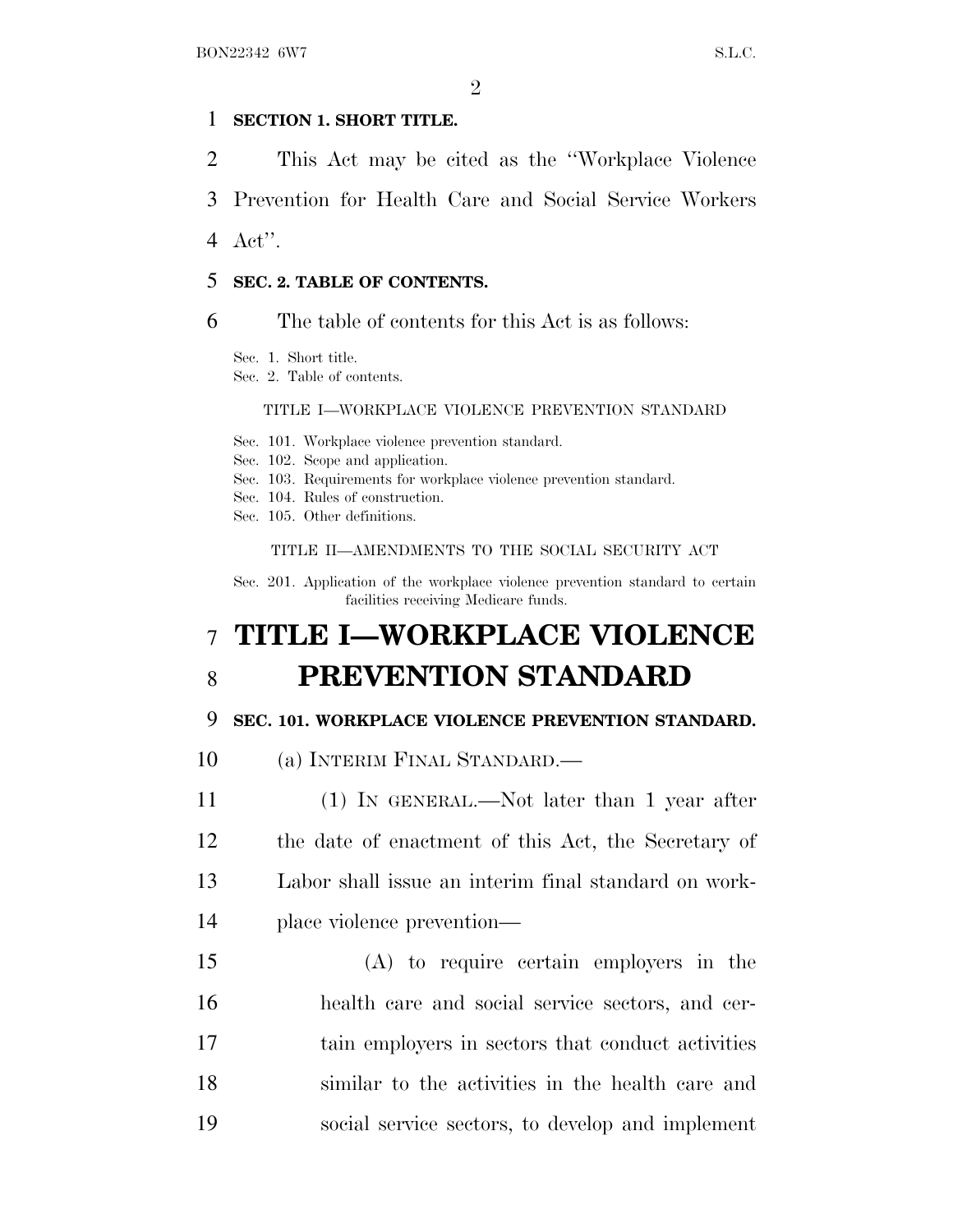| $\mathbf{1}$   | a comprehensive workplace violence prevention        |
|----------------|------------------------------------------------------|
| $\overline{2}$ | plan and carry out other activities or require-      |
| 3              | ments described in section 103 to protect health     |
| $\overline{4}$ | care workers, social service workers, and other      |
| 5              | personnel from workplace violence;                   |
| 6              | (B) that shall, at a minimum, be based on            |
| $\overline{7}$ | the Guidelines for Preventing Workplace Vio-         |
| 8              | lence for Healthcare and Social Service Work-        |
| 9              | ers published by the Occupational Safety and         |
| 10             | Health Administration of the Department of           |
| 11             | Labor in 2015 and adhere to the requirements         |
| 12             | of this title; and                                   |
| 13             | (C) that provides for a period determined            |
| 14             | appropriate by the Secretary, not to exceed 1        |
| 15             | year, during which the Secretary shall prioritize    |
| 16             | technical assistance and advice consistent with      |
| 17             | section 21(d) of the Occupational Safety and         |
| 18             | Health Act of 1970 (29 U.S.C. $670(d)$ ) to em-      |
| 19             | ployers subject to the standard with respect to      |
| <b>20</b>      | compliance with the standard.                        |
| 21             | (2) INAPPLICABLE PROVISIONS OF LAW AND               |
| 22             | EXECUTIVE ORDER.—The following provisions of law     |
| 23             | and Executive orders shall not apply to the issuance |
| 24             | of the interim final standard under this subsection. |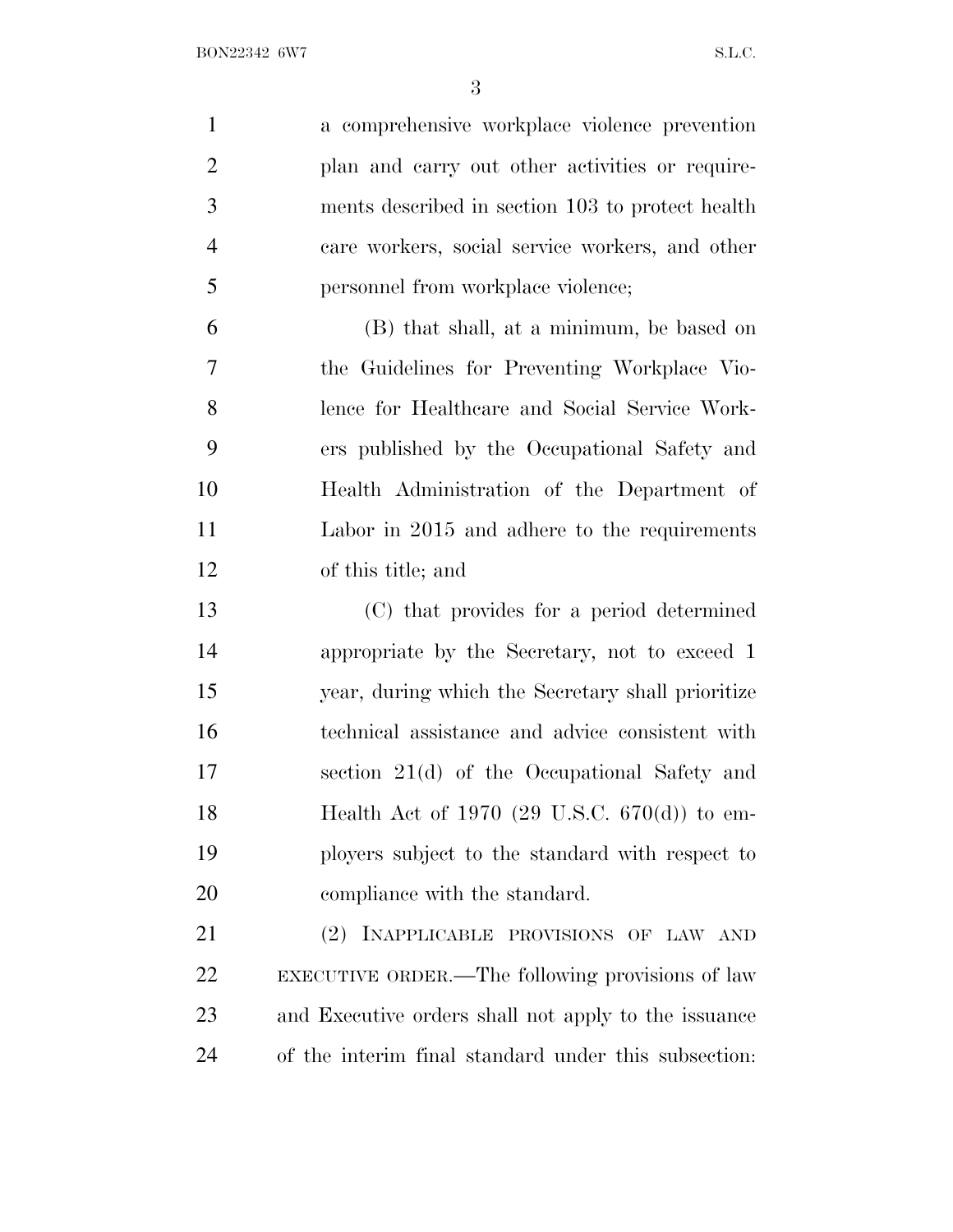| $\mathbf{1}$   | (A) The requirements applicable to occupa-             |
|----------------|--------------------------------------------------------|
| $\overline{2}$ | tional safety and health standards under section       |
| 3              | 6(b) of the Occupational Safety and Health Act         |
| $\overline{4}$ | of 1970 $(29 \text{ U.S.C. } 655(b))$ .                |
| 5              | (B) The requirements of chapters 5 and 6               |
| 6              | of title 5, United States Code.                        |
| 7              | (C) Subchapter I of chapter 35 of title 44,            |
| 8              | United States Code (commonly referred to as            |
| 9              | the "Paperwork Reduction Act").                        |
| 10             | (D) Executive Order No. 12866 (58 Fed.                 |
| 11             | Reg. 51735; relating to regulatory planning and        |
| 12             | review), as amended.                                   |
| 13             | (3) NOTICE AND COMMENT.—Notwithstanding                |
| 14             | paragraph $(2)(B)$ , the Secretary shall, prior to     |
| 15             | issuing the interim final standard under this sub-     |
| 16             | section, provide notice in the Federal Register of the |
| 17             | interim final standard and a 30-day period for pub-    |
| 18             | lic comment.                                           |
| 19             | (4)<br>EFFECTIVE DATE OF INTERIM<br>STAND-             |
| 20             | ARD.—The interim final standard shall—                 |
| 21             | $(A)$ take effect on a date that is not later          |
| <u>22</u>      | than 30 days after issuance, except that such          |
| 23             | interim final standard may include a reasonable        |
| 24             | phase-in period for the implementation of re-          |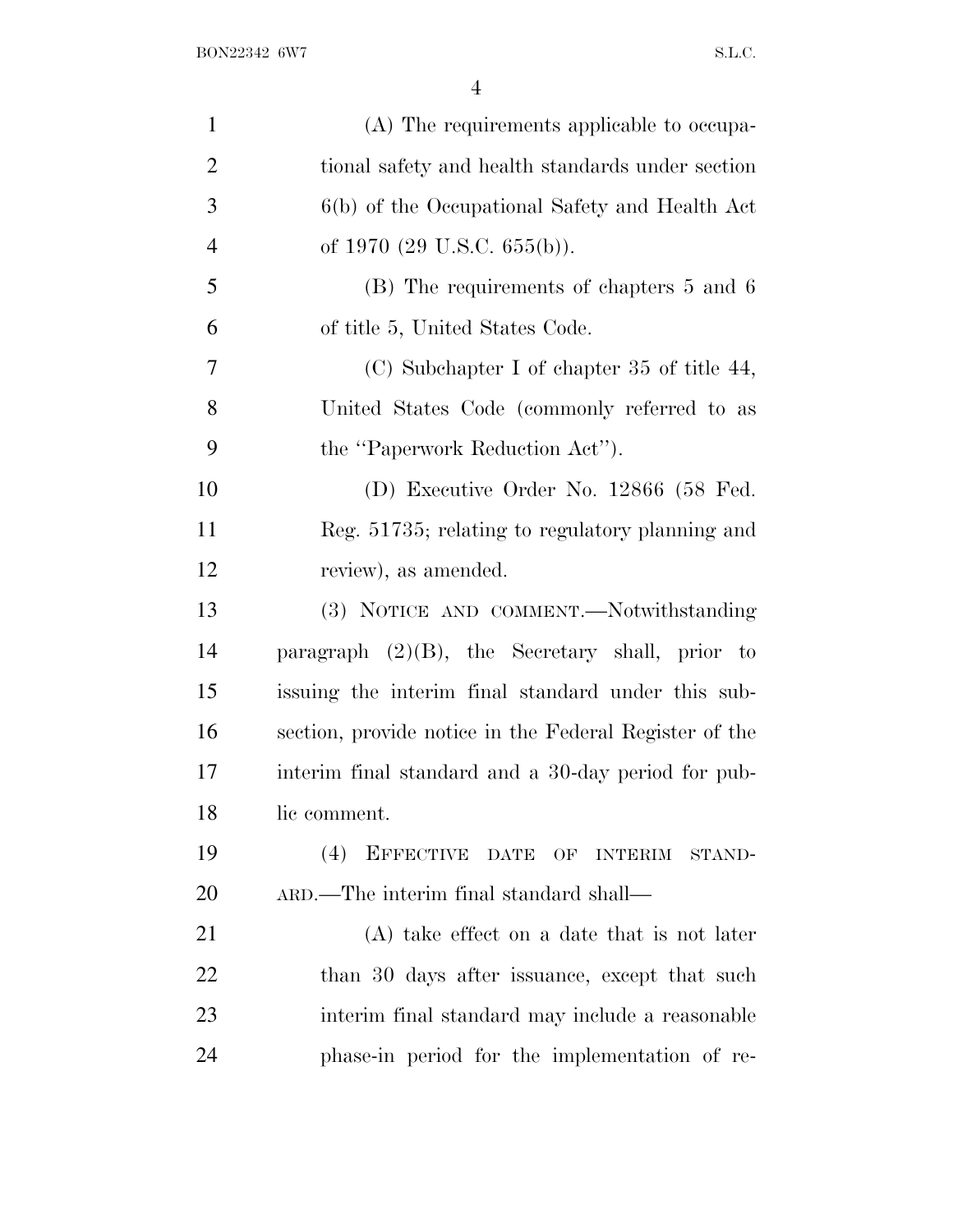| $\mathbf{1}$   | quired engineering controls that take effect                      |
|----------------|-------------------------------------------------------------------|
| $\overline{2}$ | after such date;                                                  |
| 3              | (B) be enforced in the same manner and                            |
| $\overline{4}$ | to the same extent as any standard promul-                        |
| 5              | gated under section 6(b) of the Occupational                      |
| 6              | Safety and Health Act of 1970 (29 U.S.C.                          |
| 7              | $655(b)$ ; and                                                    |
| 8              | (C) be in effect until the final standard de-                     |
| 9              | scribed in subsection (b) becomes effective and                   |
| 10             | enforceable.                                                      |
| 11             | (5) FAILURE TO PROMULGATE.—If an interim                          |
| 12             | final standard described in paragraph (1) is not                  |
| 13             | issued not later than 1 year of the date of enactment             |
| 14             | of this Act, the provisions of this title shall be in ef-         |
| 15             | fect and enforced in the same manner and to the                   |
| 16             | same extent as any standard promulgated under sec-                |
| 17             | tion 6(b) of the Occupational Safety and Health Act               |
| 18             | of $1970$ $(29 \text{ U.S.C. } 655(b))$ until such provisions are |
| 19             | superseded in whole by an interim final standard                  |
| <b>20</b>      | issued by the Secretary that meets the requirements               |
| 21             | of paragraph $(1)$ .                                              |
| 22             | (b) FINAL STANDARD.—                                              |
| 23             | (1) PROPOSED STANDARD.—Not later than 2                           |
| 24             | years after the date of enactment of this Act, the                |

Secretary of Labor shall, pursuant to section 6 of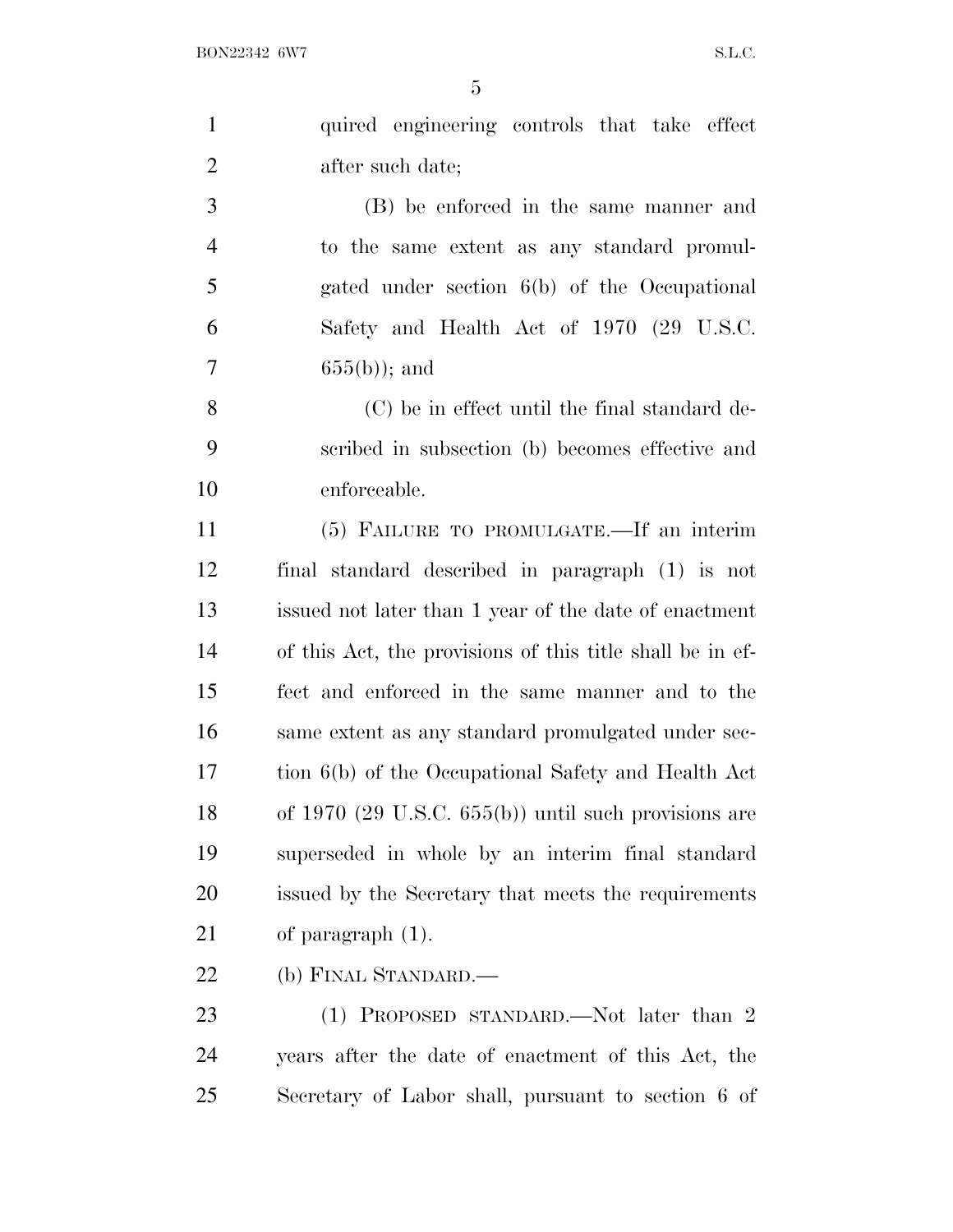| $\mathbf{1}$   | the Occupational Safety and Health Act of 1970 (29) |
|----------------|-----------------------------------------------------|
| $\overline{2}$ | U.S.C. 655), promulgate a proposed standard on      |
| 3              | workplace violence prevention—                      |
| $\overline{4}$ | (A) for the purposes described in sub-              |
| 5              | section $(a)(1)(A)$ ; and                           |
| 6              | (B) that shall include, at a minimum, re-           |
| 7              | quirements contained in the interim final stand-    |
| 8              | ard required under subsection (a).                  |
| 9              | (2) FINAL STANDARD.—Not later than 42               |
| 10             | months after the date of enactment of this Act, the |
| 11             | Secretary shall issue a final standard on such pro- |
| 12             | posed standard that shall—                          |
| 13             | (A) provide no less protection than any             |
| 14             | workplace violence standard adopted by a State      |
| 15             | plan that has been approved by the Secretary        |
| 16             | under section 18 of the Occupational Safety         |
| 17             | and Health Act of 1970 (29 U.S.C. 667), pro-        |
| 18             | vided the Secretary finds that the final stand-     |
| 19             | ard is feasible on the basis of the best available  |
| 20             | evidence; and                                       |
| 21             | (B) be effective and enforceable in the             |
| 22             | same manner and to the same extent as any           |
| 23             | standard promulgated under section 6(b) of the      |
| 24             | Occupational Safety and Health Act of 1970          |
| 25             | $(29 \text{ U.S.C. } 655(b)).$                      |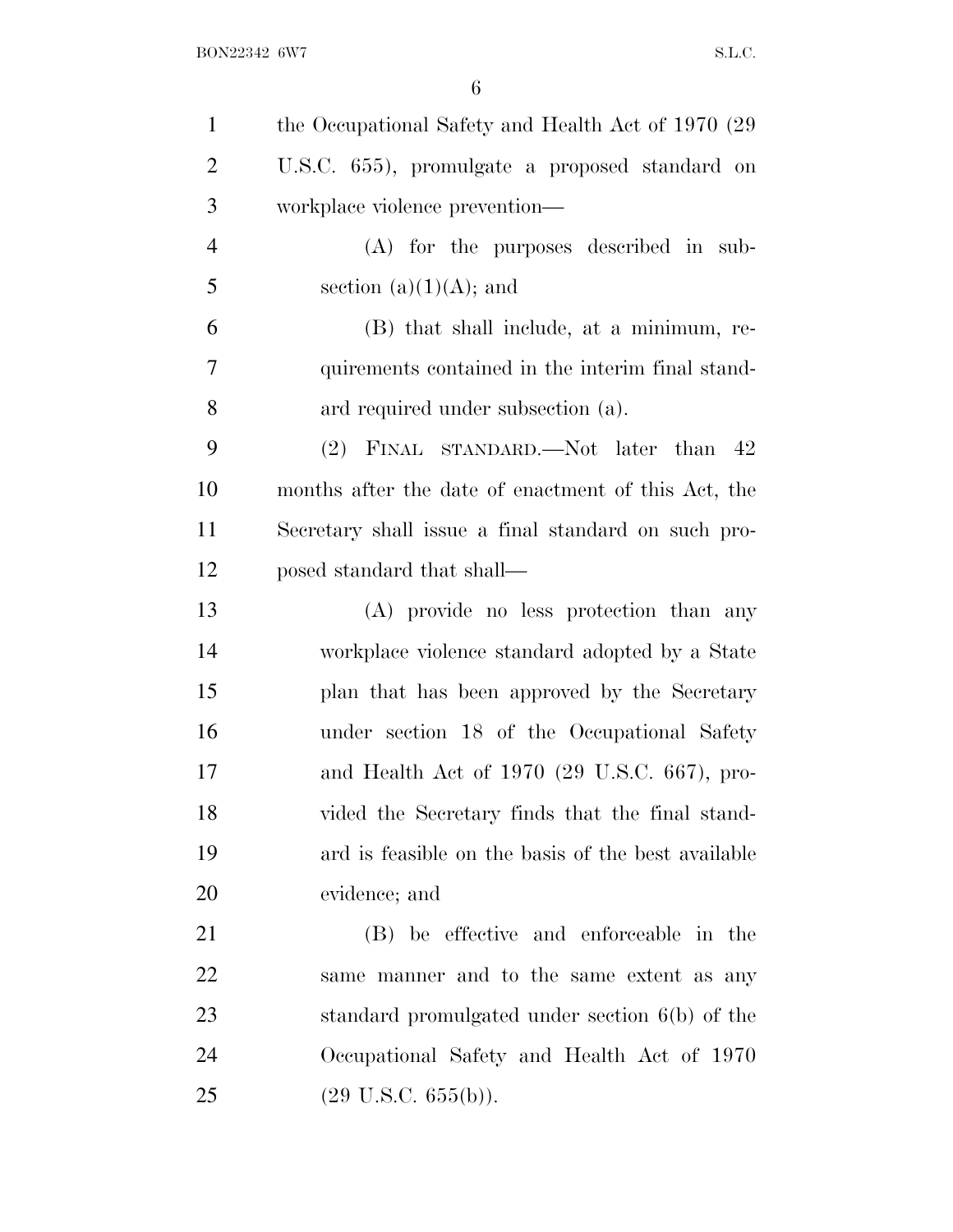| $\mathbf{1}$   | SEC. 102. SCOPE AND APPLICATION.               |
|----------------|------------------------------------------------|
| $\overline{2}$ | In this title:                                 |
| 3              | $(1)$ COVERED FACILITY.—                       |
| $\overline{4}$ | (A) IN GENERAL.—The term "covered fa-          |
| 5              | cility" includes the following:                |
| 6              | (i) Any hospital, including any spe-           |
| 7              | cialty hospital, in-patient or outpatient set- |
| 8              | ting, or clinic operating within a hospital    |
| 9              | license, or any setting that provides out-     |
| 10             | patient services.                              |
| 11             | (ii) Any residential treatment facility,       |
| 12             | including any nursing home, skilled nurs-      |
| 13             | ing facility, hospice facility, Alzheimer's    |
| 14             | and memory care facility, and long-term        |
| 15             | care facility.                                 |
| 16             | (iii) Any non-residential treatment or         |
| 17             | service setting.                               |
| 18             | (iv) Any medical treatment or social           |
| 19             | service setting or clinic at a correctional or |
| 20             | detention facility.                            |
| 21             | (v) Any community care setting, in-            |
| 22             | cluding a community-based residential fa-      |
| 23             | cility, group home, and mental health clin-    |
| 24             | ic.                                            |
| 25             | (vi) Any psychiatric treatment facility.       |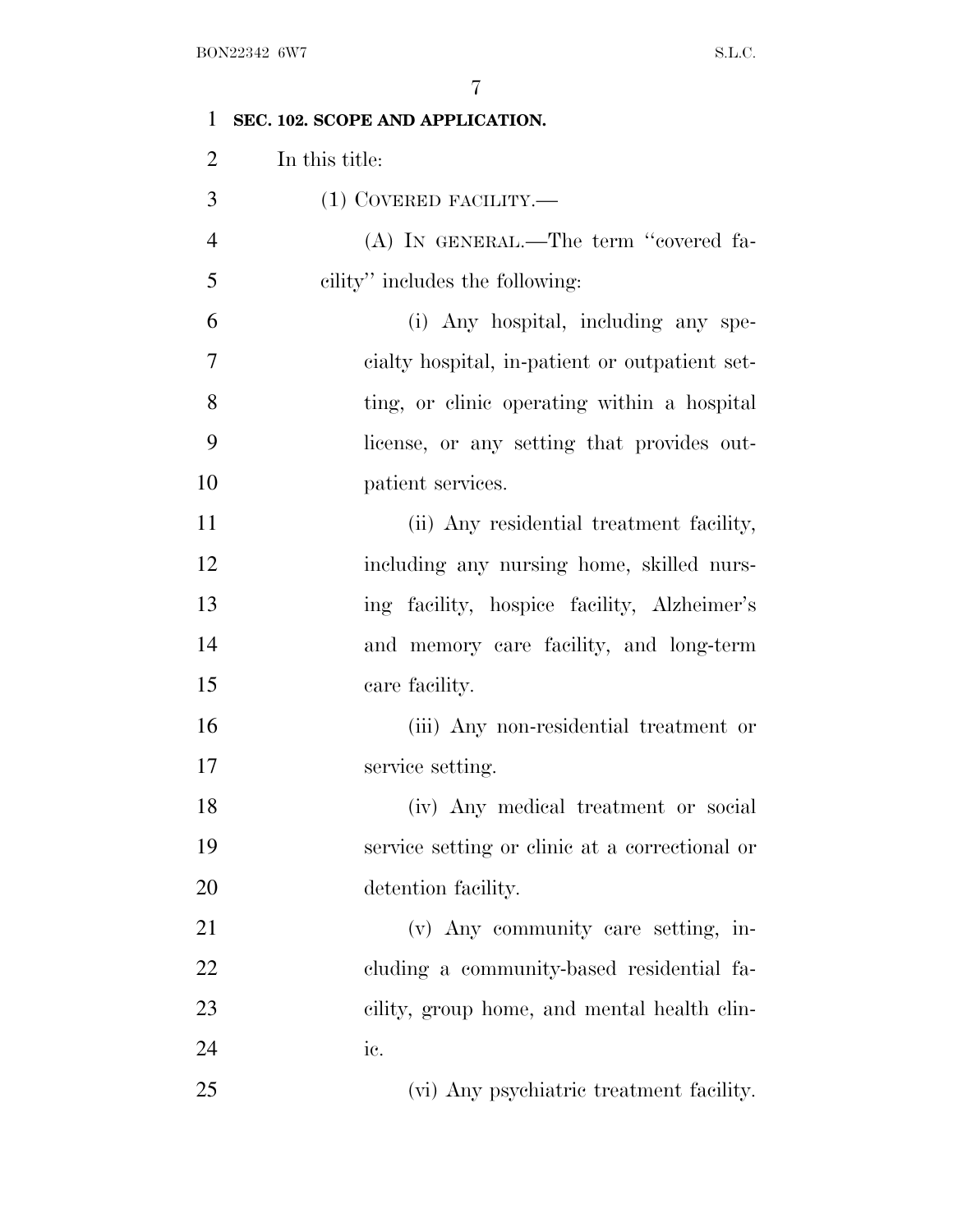| $\mathbf{1}$   | (vii) Any drug abuse or substance use             |
|----------------|---------------------------------------------------|
| $\overline{2}$ | disorder treatment center.                        |
| 3              | (viii) Any independent freestanding               |
| $\overline{4}$ | emergency center.                                 |
| 5              | (ix) Any facility described in clauses            |
| 6              | (i) through (viii) operated by a Federal          |
| $\overline{7}$ | Government agency and required to comply          |
| 8              | with occupational safety and health stand-        |
| 9              | ards pursuant to part 1960 of title 29,           |
| 10             | Code of Federal Regulations (as such part         |
| 11             | is in effect on the date of enactment of this     |
| 12             | Act).                                             |
| 13             | (x) Any other facility the Secretary              |
| 14             | determines should be covered under the            |
| 15             | standards promulgated under section 101.          |
| 16             | (B) EXCLUSION.—The term "covered facil-           |
| 17             | ity" does not include an office of a physician,   |
| 18             | dentist, podiatrist, or any other health practi-  |
| 19             | tioner that is not physically located within a    |
| 20             | covered facility described in clauses (i) through |
| 21             | $(x)$ of subparagraph $(A)$ .                     |
| 22             | (2) COVERED SERVICES.—                            |
| 23             | (A) IN GENERAL.—The term "covered                 |
| 24             | service" includes the following services and op-  |
| 25             | erations:                                         |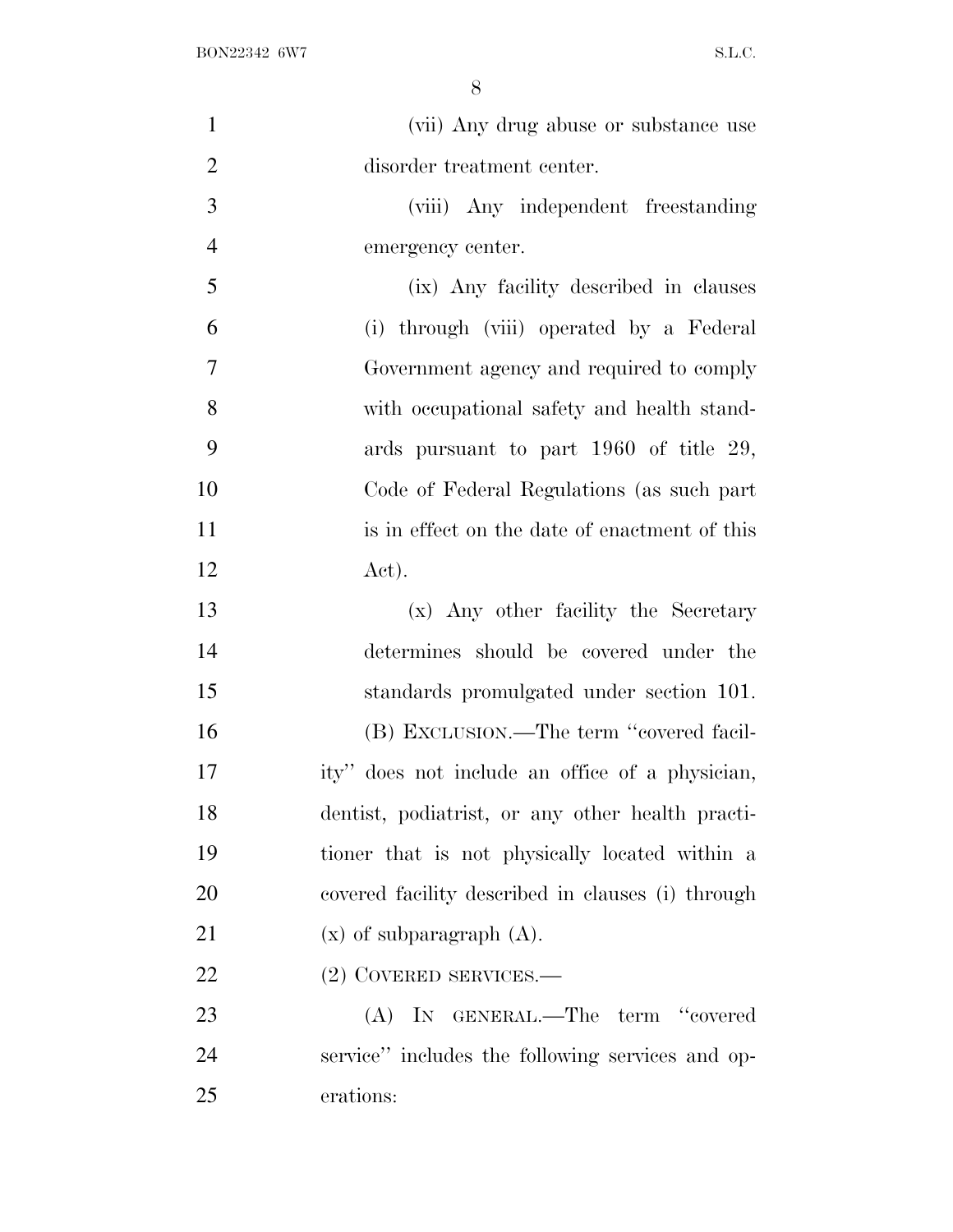| $\mathbf{1}$   | (i) Any services and operations pro-           |
|----------------|------------------------------------------------|
| $\overline{2}$ | vided in any field work setting, including     |
| 3              | home health care, home-based hospice, and      |
| $\overline{4}$ | home-based social work.                        |
| 5              | (ii) Any emergency services and trans-         |
| 6              | port, including such services provided by      |
| 7              | firefighters and emergency responders.         |
| 8              | (iii) Any services described in clauses        |
| 9              | (i) and (ii) performed by a Federal Gov-       |
| 10             | ernment agency and required to comply          |
| 11             | with occupational safety and health stand-     |
| 12             | ards pursuant to part 1960 of title 29,        |
| 13             | Code of Federal Regulations (as such part      |
| 14             | is in effect on the date of enactment of this  |
| 15             | Act).                                          |
| 16             | (iv) Any other services and operations         |
| 17             | the Secretary determines should be covered     |
| 18             | under the standards promulgated under          |
| 19             | section 101.                                   |
| 20             | (B) EXCLUSION.—The term "covered serv-         |
| 21             | ice" does not include child day care services. |
| 22             | (3) COVERED EMPLOYER.—                         |
| 23             | (A) IN GENERAL.—The term "covered em-          |
| 24             | ployer" includes a person (including a con-    |
| 25             | tractor, a subcontractor, a temporary service  |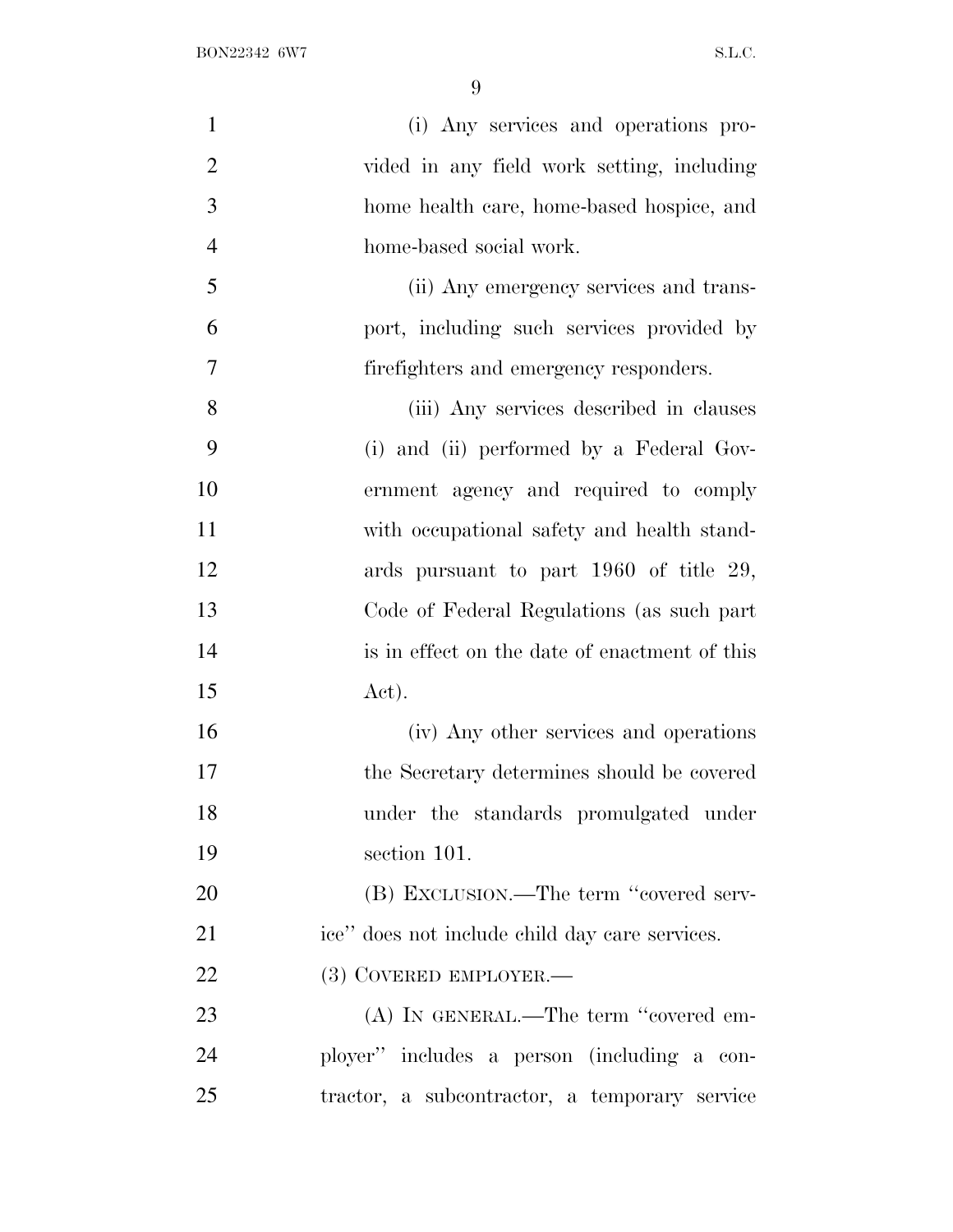| $\mathbf{1}$   | firm, or an employee leasing entity) that em-            |
|----------------|----------------------------------------------------------|
| $\overline{2}$ | ploys an individual to work at a covered facility        |
| 3              | or to perform covered services.                          |
| $\overline{4}$ | (B) EXCLUSION.—The term "covered em-                     |
| 5              | ployer" does not include an individual who pri-          |
| 6              | vately employs, in the individual's residence, a         |
| 7              | person to perform covered services for the indi-         |
| 8              | vidual or a family member of the individual.             |
| 9              | (4) COVERED EMPLOYEE.—The term "covered                  |
| 10             | employee" includes an individual employed by a cov-      |
| 11             | ered employer to work at a covered facility or to per-   |
| 12             | form covered services.                                   |
|                |                                                          |
| 13             | SEC. 103. REQUIREMENTS FOR WORKPLACE VIOLENCE            |
| 14             | PREVENTION STANDARD.                                     |
| 15             | Each standard described in section 101 shall include,    |
| 16             | at a minimum, the following requirements:                |
| 17             | WORKPLACE<br>(1)<br><b>VIOLENCE</b><br><b>PREVENTION</b> |
| 18             | PLAN.—Not later than 6 months after the date of          |
| 19             | promulgation of the interim final standard under         |
| 20             | section 101(a), or 18 months after the date of enact-    |
| 21             | ment of this Act in a case described in section          |
| 22             | $101(a)(5)$ , a covered employer shall develop, imple-   |
| 23             | ment, and maintain an effective written workplace        |
| 24             | violence prevention plan (in this section referred to    |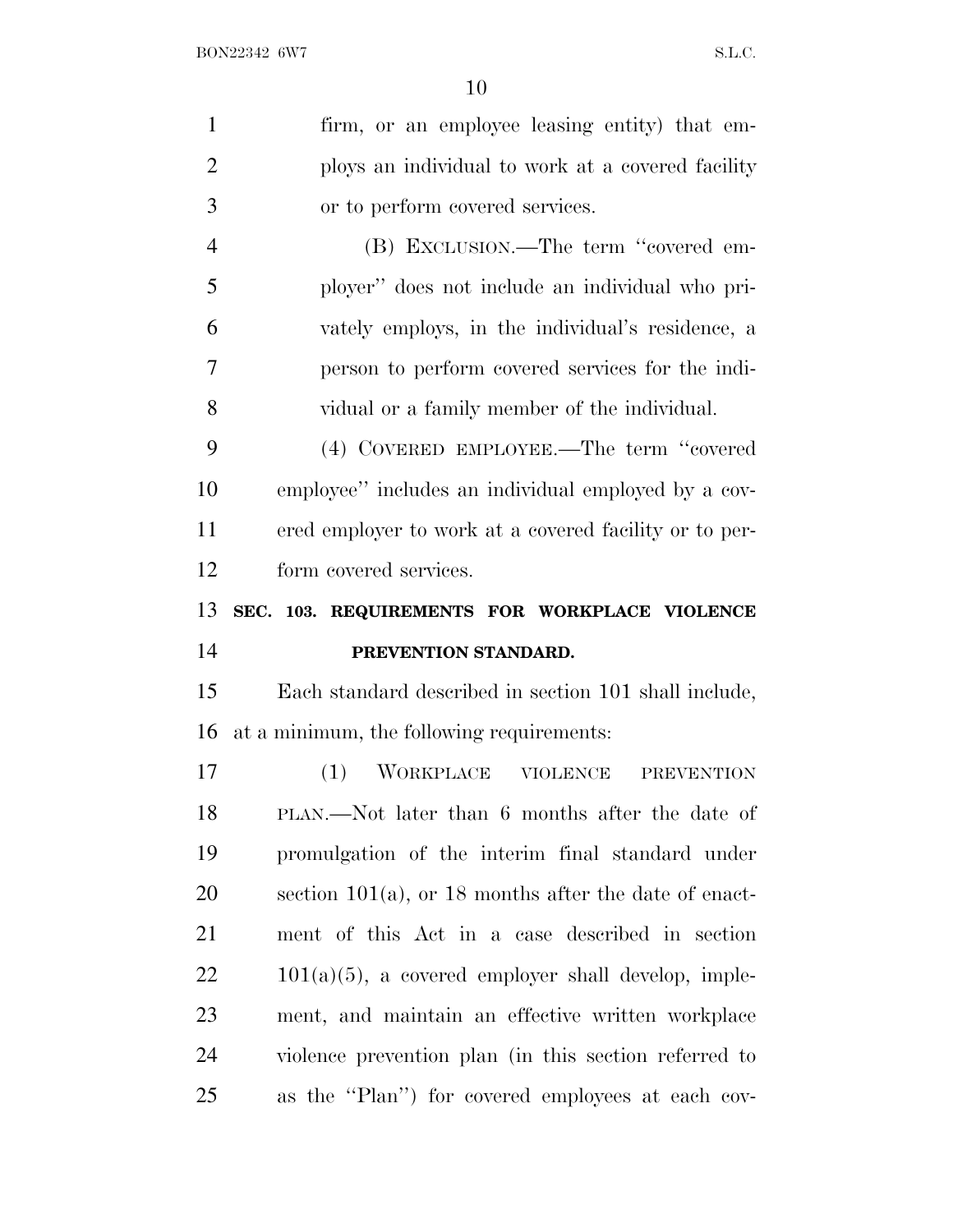| $\mathbf{1}$   | ered facility and for covered employees performing a |
|----------------|------------------------------------------------------|
| $\overline{2}$ | covered service on behalf of such employer, which    |
| 3              | meets the following:                                 |
| $\overline{4}$ | (A) PLAN DEVELOPMENT.—Each Plan—                     |
| 5              | shall be developed and imple-<br>(i)                 |
| 6              | mented with the meaningful participation             |
| 7              | of direct care employees, other employees,           |
| 8              | and employee representatives, for all as-            |
| 9              | pects of the Plan;                                   |
| 10             | (ii) shall be tailored and specific to               |
| 11             | conditions and hazards for the covered fa-           |
| 12             | cility or the covered service, including pa-         |
| 13             | tient-specific risk factors and risk factors         |
| 14             | specific to each work area or unit;                  |
| 15             | (iii) shall be suitable for the size, com-           |
| 16             | plexity, and type of operations at the cov-          |
| 17             | ered facility or for the covered service, and        |
| 18             | remain in effect at all times; and                   |
| 19             | (iv) may be in consultation with stake-              |
| 20             | holders or experts who specialize in work-           |
| 21             | place violence prevention, emergency re-             |
| 22             | sponse, or other related areas of expertise          |
| 23             | for all relevant aspects of the Plan.                |
| 24             | (B) PLAN CONTENT.—Each Plan shall in-                |
| 25             | clude procedures and methods for the following:      |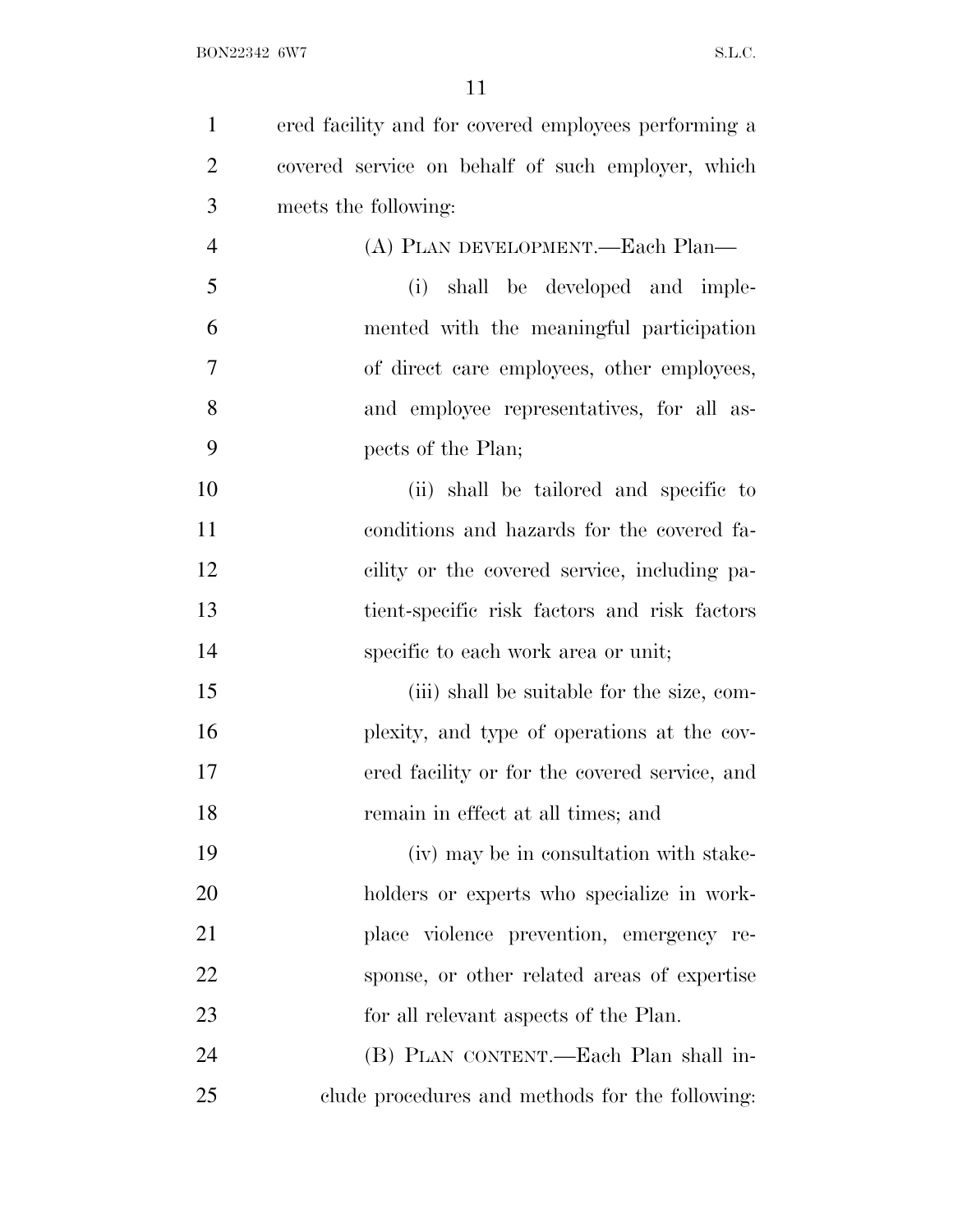| $\mathbf{1}$   | (i) Identification of the individual and      |
|----------------|-----------------------------------------------|
| $\overline{2}$ | the individual's position responsible for im- |
| 3              | plementation of the Plan.                     |
| $\overline{4}$ | (ii) With respect to each work area           |
| 5              | and unit at the covered facility or while     |
| 6              | covered employees are performing the cov-     |
| 7              | ered service, risk assessment and identi-     |
| 8              | fication of workplace violence risks and      |
| 9              | hazards to employees exposed to such risks    |
| 10             | and hazards (including environmental risk     |
| 11             | factors and patient-specific risk factors),   |
| 12             | which shall be—                               |
| 13             | (I) informed by past violent inci-            |
| 14             | dents specific to such covered facility       |
| 15             | or such covered service; and                  |
| 16             | (II) conducted with, at a min-                |
| 17             | $imum-$                                       |
| 18             | (aa) direct care employees;                   |
| 19             | (bb) where applicable, the                    |
| 20             | representatives of such employ-               |
| 21             | ees; and                                      |
| 22             | (cc) the employer.                            |
| 23             | (iii) Hazard prevention, engineering          |
| 24             | controls, or work practice controls to cor-   |
| 25             | rect hazards, in a timely manner, applying    |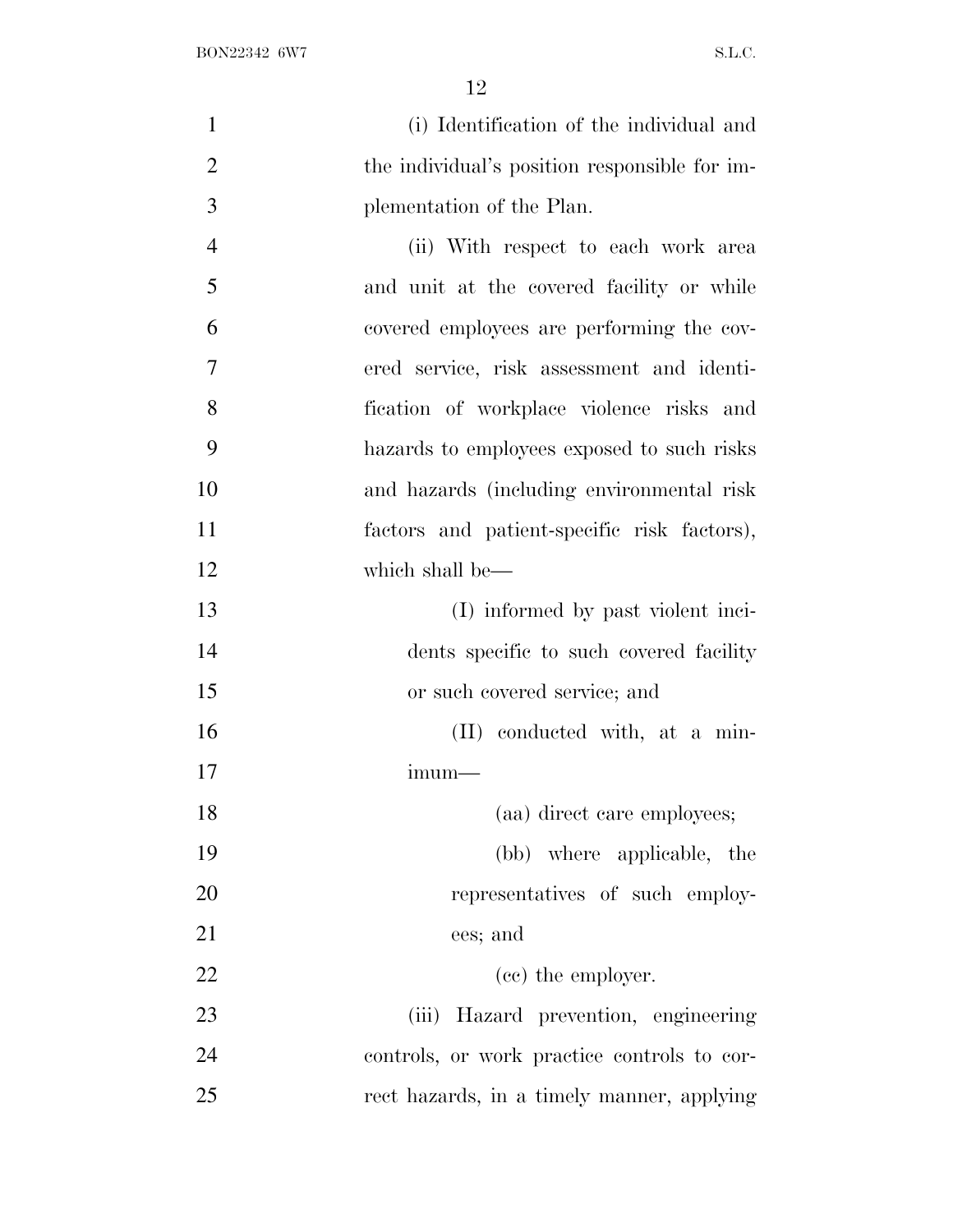| $\mathbf{1}$   | industrial hygiene principles of the hier-  |
|----------------|---------------------------------------------|
| $\overline{2}$ | archy of controls, which—                   |
| 3              | (I) may include security and                |
| $\overline{4}$ | alarm systems, adequate exit routes,        |
| 5              | monitoring systems, barrier protec-         |
| 6              | tion, established areas for patients        |
| $\overline{7}$ | and clients, lighting, entry procedures,    |
| 8              | staffing and working in teams, and          |
| 9              | systems to identify and flag clients        |
| 10             | with a history of violence; and             |
| 11             | (II) shall ensure that employers            |
| 12             | correct, in a timely manner, hazards        |
| 13             | identified in any violent incident in-      |
| 14             | vestigation described in paragraph (2)      |
| 15             | and any annual report described in          |
| 16             | paragraph (5).                              |
| 17             | (iv) Reporting, incident response, and      |
| 18             | post-incident investigation procedures, in- |
| 19             | cluding procedures—                         |
| 20             | (I) for employees to report work-           |
| 21             | place violence risks, hazards, and inci-    |
| 22             | dents;                                      |
| 23             | (II) for employers to respond to            |
| 24             | reports of workplace violence;              |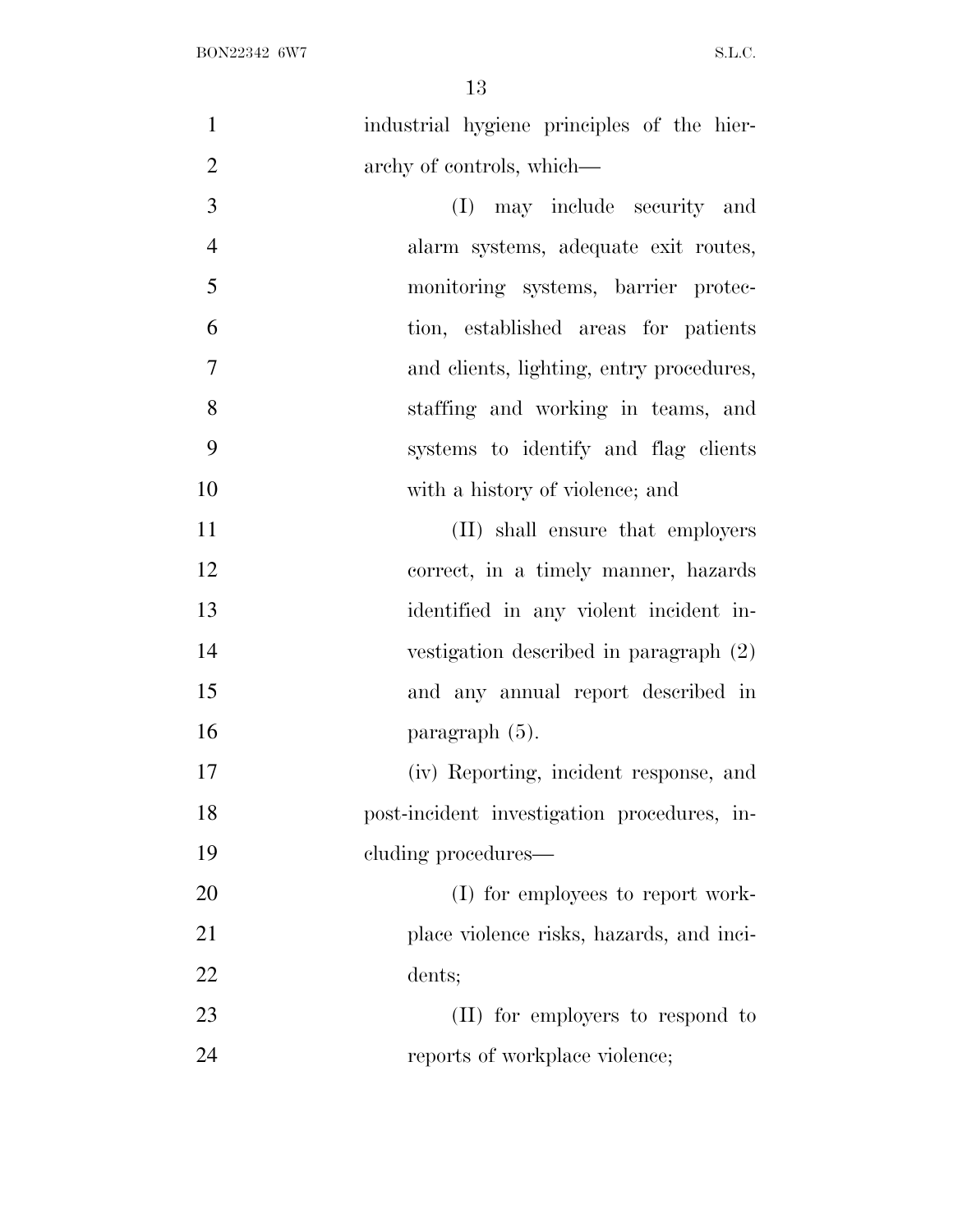| $\mathbf{1}$   | (III) for employers to perform a                   |
|----------------|----------------------------------------------------|
| $\overline{2}$ | post-incident investigation and de-                |
| 3              | briefing of all reports of workplace vi-           |
| $\overline{4}$ | olence with the participation of em-               |
| 5              | ployees and their representatives;                 |
| 6              | (IV) to provide medical care or                    |
| $\overline{7}$ | first aid to affected employees; and               |
| 8              | (V) to provide employees with in-                  |
| 9              | formation about available trauma and               |
| 10             | related counseling.                                |
| 11             | (v) Procedures for emergency re-                   |
| 12             | sponse, including procedures for threats of        |
| 13             | mass casualties and procedures for inci-           |
| 14             | dents involving a firearm or a dangerous           |
| 15             | weapon.                                            |
| 16             | (vi) Procedures for communicating                  |
| 17             | with and training the covered employees on         |
| 18             | workplace violence hazards, threats, and           |
| 19             | work practice controls, the employer's plan,       |
| 20             | and procedures for confronting, responding         |
| 21             | and reporting workplace violence<br>$\mathrm{to},$ |
| 22             | threats, incidents, and concerns, and em-          |
| 23             | ployee rights.                                     |
| 24             | (vii) Procedures for-                              |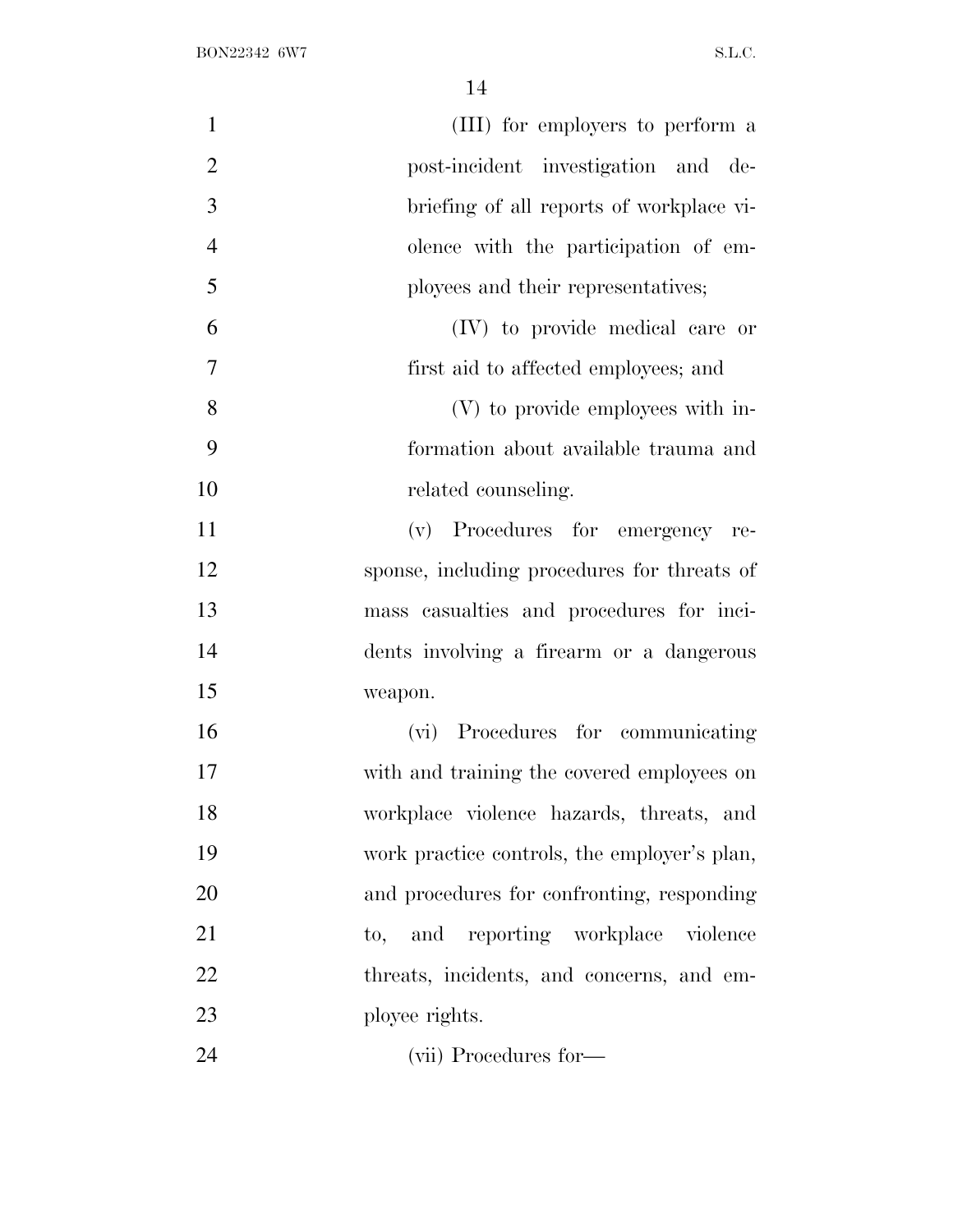| $\mathbf{1}$   | (I) ensuring the coordination of                   |
|----------------|----------------------------------------------------|
| $\overline{2}$ | risk assessment efforts, Plan develop-             |
| 3              | ment, and implementation of the Plan               |
| $\overline{4}$ | with other employers who have em-                  |
| 5              | ployees who work at the covered facil-             |
| 6              | ity or who are performing the covered              |
| 7              | service; and                                       |
| 8              | (II) determining which covered                     |
| 9              | employer or covered employers shall                |
| 10             | be responsible for implementing and                |
| 11             | complying with the provisions of the               |
| 12             | standard applicable to the working                 |
| 13             | conditions over which such employers               |
| 14             | have control.                                      |
| 15             | (viii) Procedures for conducting the               |
| 16             | annual evaluation under paragraph (6).             |
| 17             | (C) AVAILABILITY OF PLAN.—Each Plan                |
| 18             | shall be made available at all times to the cov-   |
| 19             | ered employees who are covered under such          |
| 20             | Plan.                                              |
| 21             | (2) VIOLENT INCIDENT INVESTIGATION.—               |
| 22             | (A) IN GENERAL.—As soon as practicable             |
| 23             | after a workplace violence incident, risk, or haz- |
| 24             | ard of which a covered employer has knowledge,     |
| 25             | the employer shall conduct an investigation of     |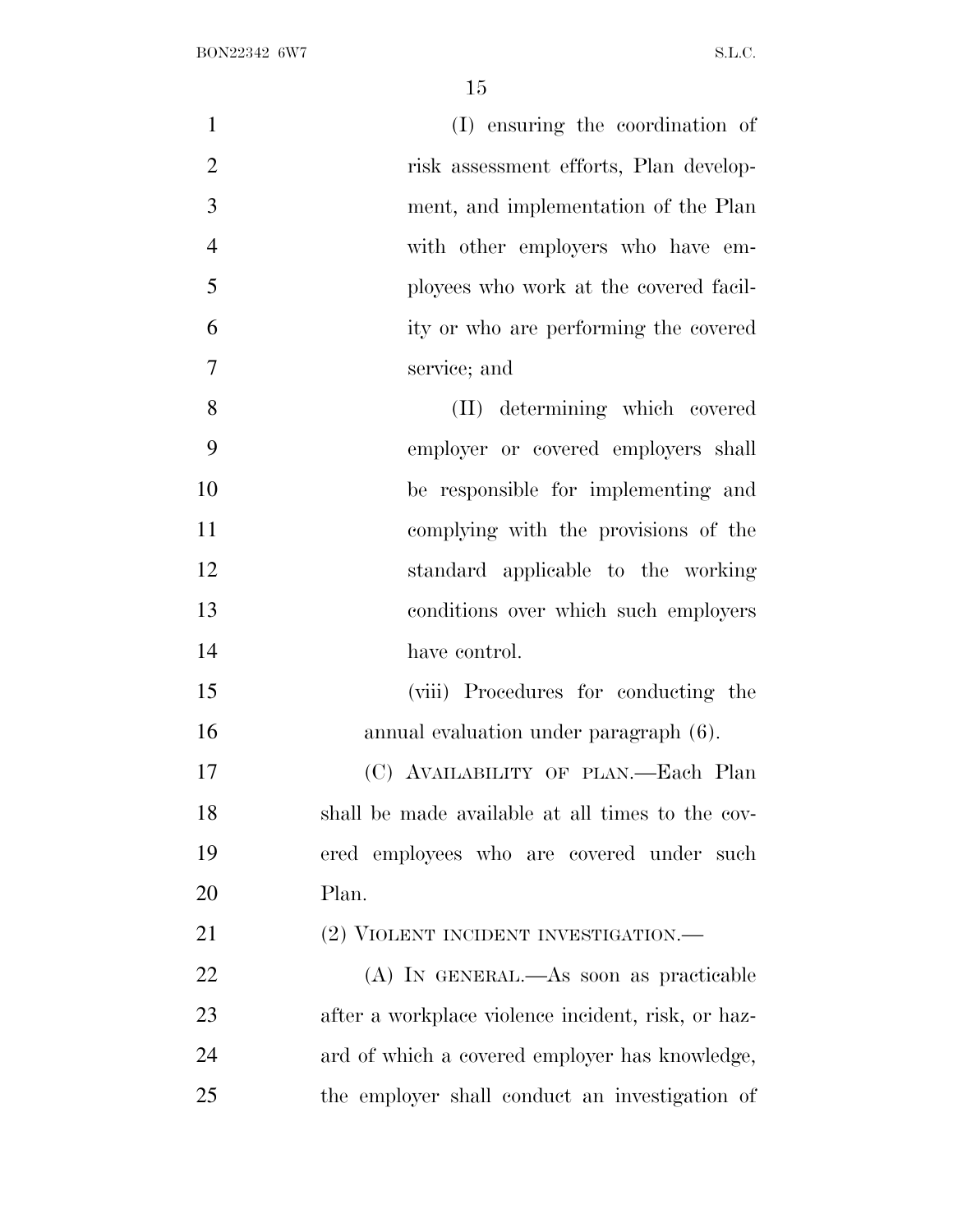| $\mathbf{1}$   | such incident, risk, or hazard under which the       |
|----------------|------------------------------------------------------|
| $\overline{2}$ | employer shall—                                      |
| 3              | (i) review the circumstances of the in-              |
| $\overline{4}$ | cident, risk, or hazard, and whether any             |
| 5              | controls or measures implemented pursu-              |
| 6              | ant to the Plan of the employer were effec-          |
| 7              | tive; and                                            |
| 8              | (ii) solicit input from involved employ-             |
| 9              | ees, their representatives, and supervisors          |
| 10             | about the cause of the incident, risk, or            |
| 11             | hazard, and whether further corrective               |
| 12             | measures (including system-level factors)            |
| 13             | could have prevented the incident, risk, or          |
| 14             | hazard.                                              |
| 15             | (B) DOCUMENTATION.—A covered em-                     |
| 16             | ployer shall document the findings, rec-             |
| 17             | ommendations, and corrective measures taken          |
| 18             | for each investigation conducted under this          |
| 19             | paragraph.                                           |
| 20             | (3) TRAINING AND EDUCATION.—With respect             |
| 21             | to the covered employees covered under a Plan of a   |
| 22             | covered employer, the employer shall provide train-  |
| 23             | ing and education to such employees who may be ex-   |
| 24             | posed to workplace violence hazards and risks, which |
| 25             | meet the following requirements:                     |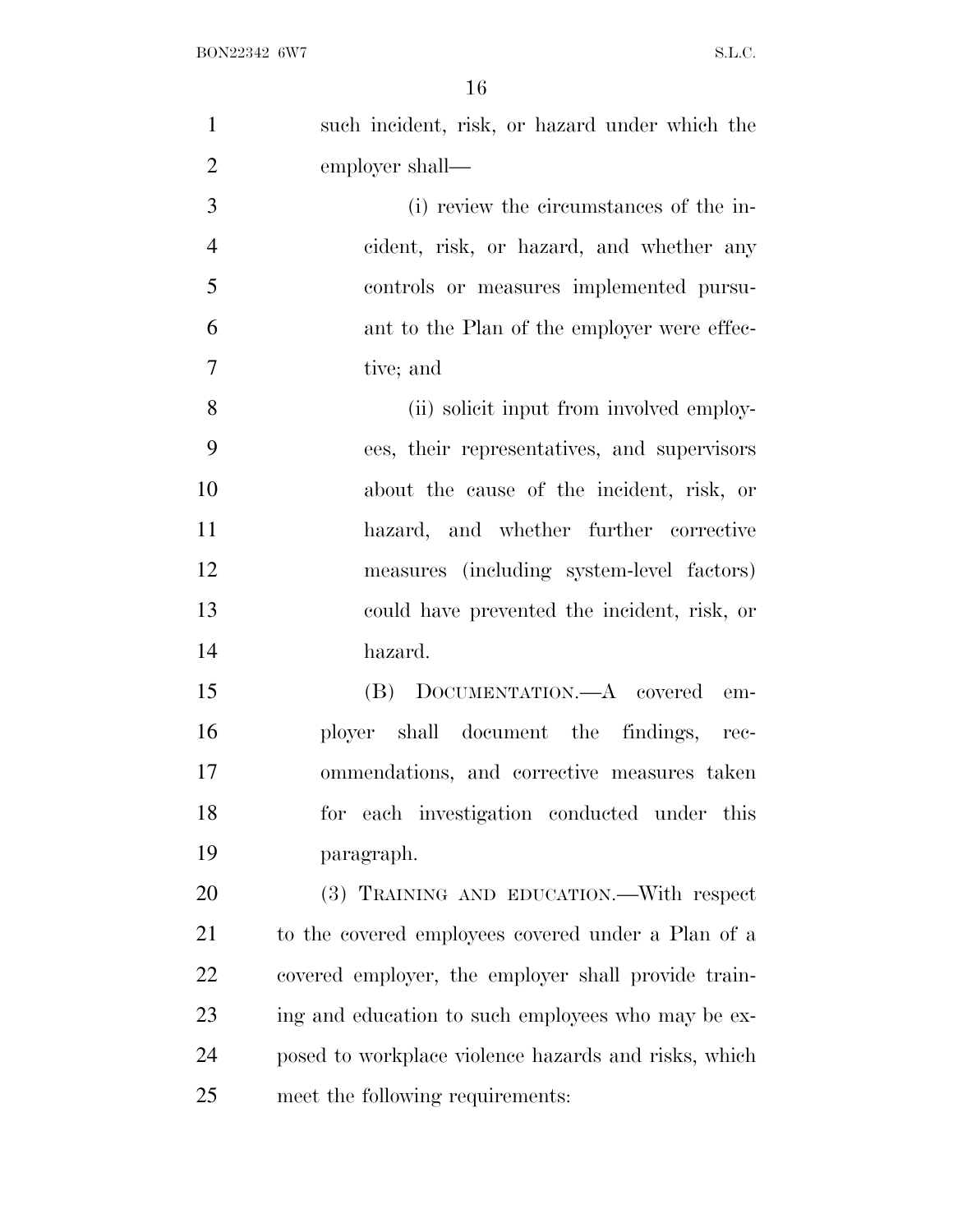| $\mathbf{1}$   | (A) Annual training and education shall          |
|----------------|--------------------------------------------------|
| $\overline{2}$ | include information on the Plan, including iden- |
| 3              | tified workplace violence hazards, work practice |
| $\overline{4}$ | control measures, reporting procedures, record   |
| 5              | keeping requirements, response procedures,       |
| 6              | anti-retaliation policies, and employee rights.  |
| $\overline{7}$ | (B) Additional hazard recognition training       |
| 8              | shall be provided for supervisors and managers   |
| 9              | to ensure they—                                  |
| 10             | (i) can recognize high-risk situations;          |
| 11             | and                                              |
| 12             | (ii) do not assign employees to situa-           |
| 13             | tions that predictably compromise the safe-      |
| 14             | ty of such employees.                            |
| 15             | (C) Additional training shall be provided        |
| 16             | for each such covered employee whose job cir-    |
| 17             | cumstances have changed, within a reasonable     |
| 18             | time frame after such change.                    |
| 19             | (D) Additional training shall be provided        |
| 20             | for each such covered employee whose job cir-    |
| 21             | cumstances require working with victims of tor-  |
| 22             | ture, trafficking, or domestic violence.         |
| 23             | (E) Applicable training shall be provided        |
| 24             | under this paragraph for each new covered em-    |
| 25             | ployee prior to the employee's job assignment.   |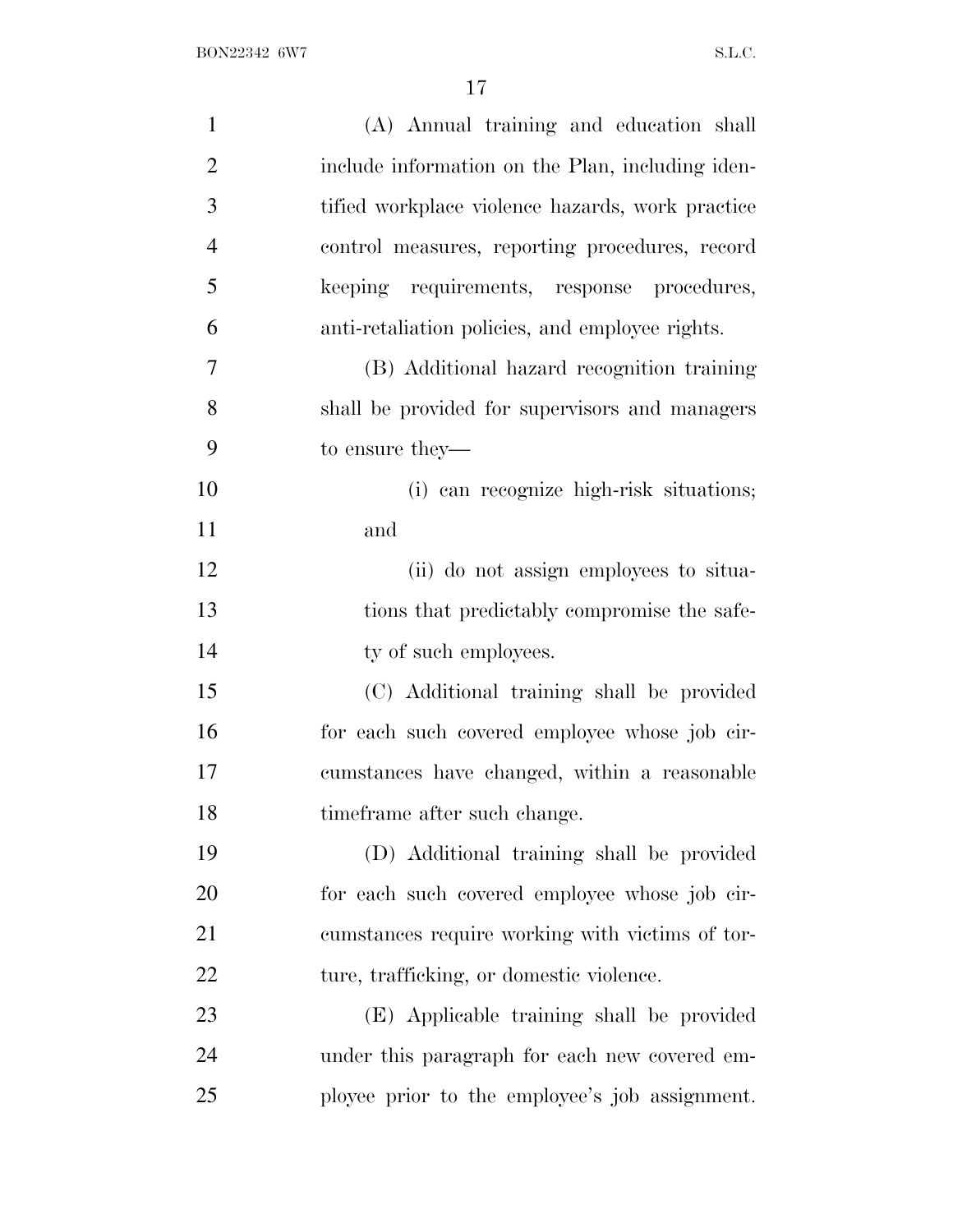| $\mathbf{1}$   | (F) All training shall provide such employ-      |
|----------------|--------------------------------------------------|
| $\overline{2}$ | ees opportunities to ask questions, give feed-   |
| 3              | back on training, and request additional in-     |
| $\overline{4}$ | struction, clarification, or other followup.     |
| 5              | (G) All training shall be provided in-person     |
| 6              | and by an individual with knowledge of work-     |
| 7              | place violence prevention and of the Plan, ex-   |
| 8              | cept that any annual training described in sub-  |
| 9              | paragraph (A) provided to an employee after      |
| 10             | the first year such training is provided to such |
| 11             |                                                  |
|                | employee may be conducted by live video if in-   |
| 12             | person training is impracticable.                |
| 13             | (H) All training shall be appropriate in         |
| 14             | content and vocabulary to the language, edu-     |
| 15             | cational level, and literacy of such covered em- |
| 16             | ployees.                                         |
| 17             | (4) RECORDKEEPING AND ACCESS TO<br><b>PLAN</b>   |
| 18             | RECORDS.                                         |
| 19             | (A) IN GENERAL.—Each covered employer            |
| 20             | shall—                                           |
| 21             | (i) maintain for not less than 5                 |
| 22             | years-                                           |
| 23             | (I) records related to each Plan                 |
| 24             | of the employer, including workplace             |
| 25             | violence risk and hazard assessments,            |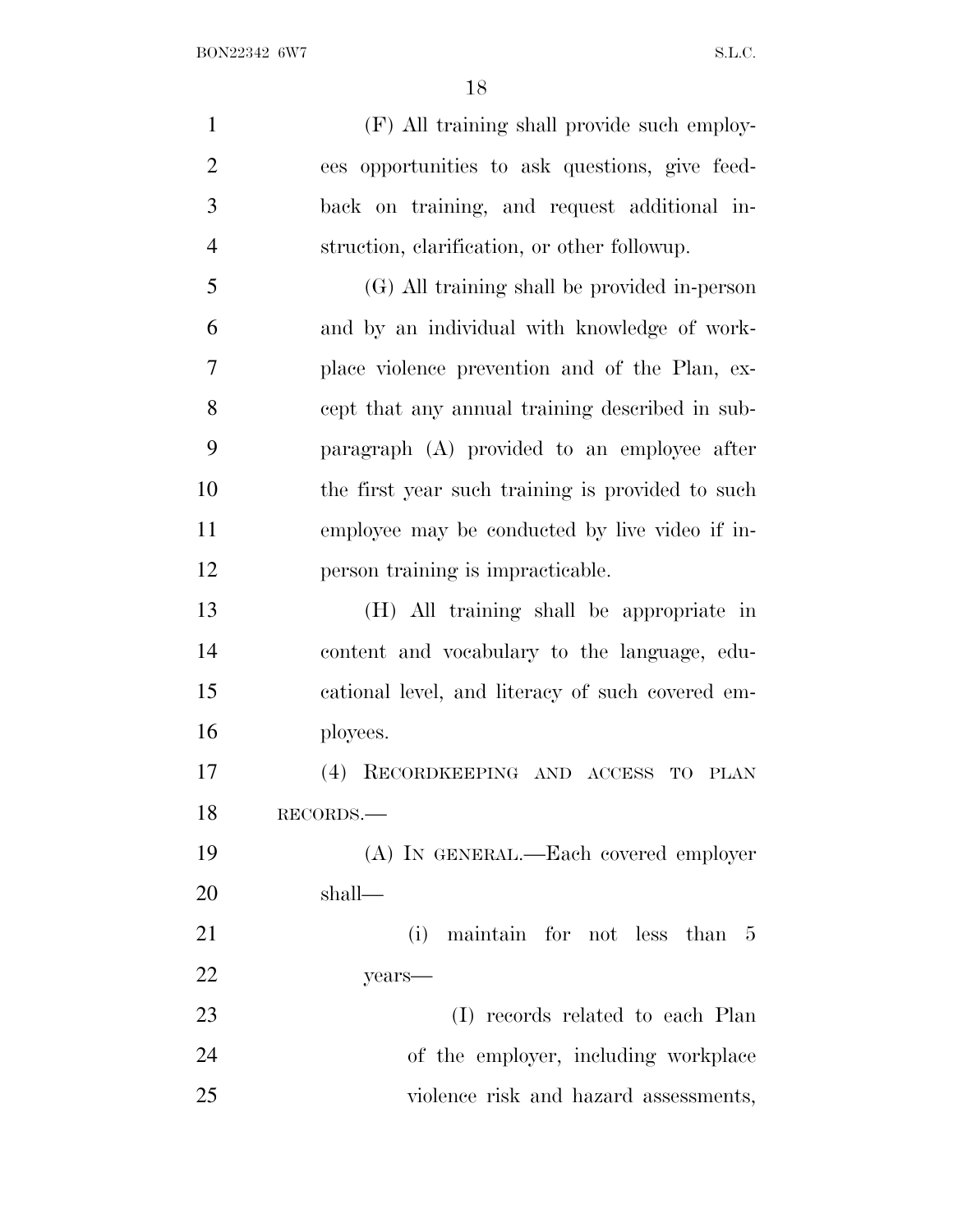| $\mathbf{1}$   | and identification, evaluation, correc-        |
|----------------|------------------------------------------------|
| $\mathbf{2}$   | tion, and training procedures;                 |
| 3              | (II) a violent incident log de-                |
| $\overline{4}$ | scribed in subparagraph (B) for re-            |
| 5              | cording all workplace violence inci-           |
| 6              | dents; and                                     |
| $\overline{7}$ | (III) records of all incident inves-           |
| 8              | tigations as required under paragraph          |
| 9              | $(2)(B)$ ; and                                 |
| 10             | $(ii)(I)$ make such records and logs           |
| 11             | available, upon request, to covered employ-    |
| 12             | ees and their representatives for examina-     |
| 13             | tion and copying in accordance with sec-       |
| 14             | tion 1910.1020 of title 29, Code of Federal    |
| 15             | Regulations (as such section is in effect on   |
| 16             | the date of enactment of this Act), and in     |
| 17             | a manner consistent with HIPAA privacy         |
| 18             | regulations (defined in section $1180(b)(3)$ ) |
| 19             | of the Social Security Act (42 U.S.C.          |
| 20             | $1320d-9(b)(3))$ and part 2 of title 42,       |
| 21             | Code of Federal Regulations (as such part      |
| 22             | is in effect on the date of enactment of this  |
| 23             | Act); and                                      |
| 24             | (II) ensure that any such records and          |
| 25             | logs that may be copied, transmitted elec-     |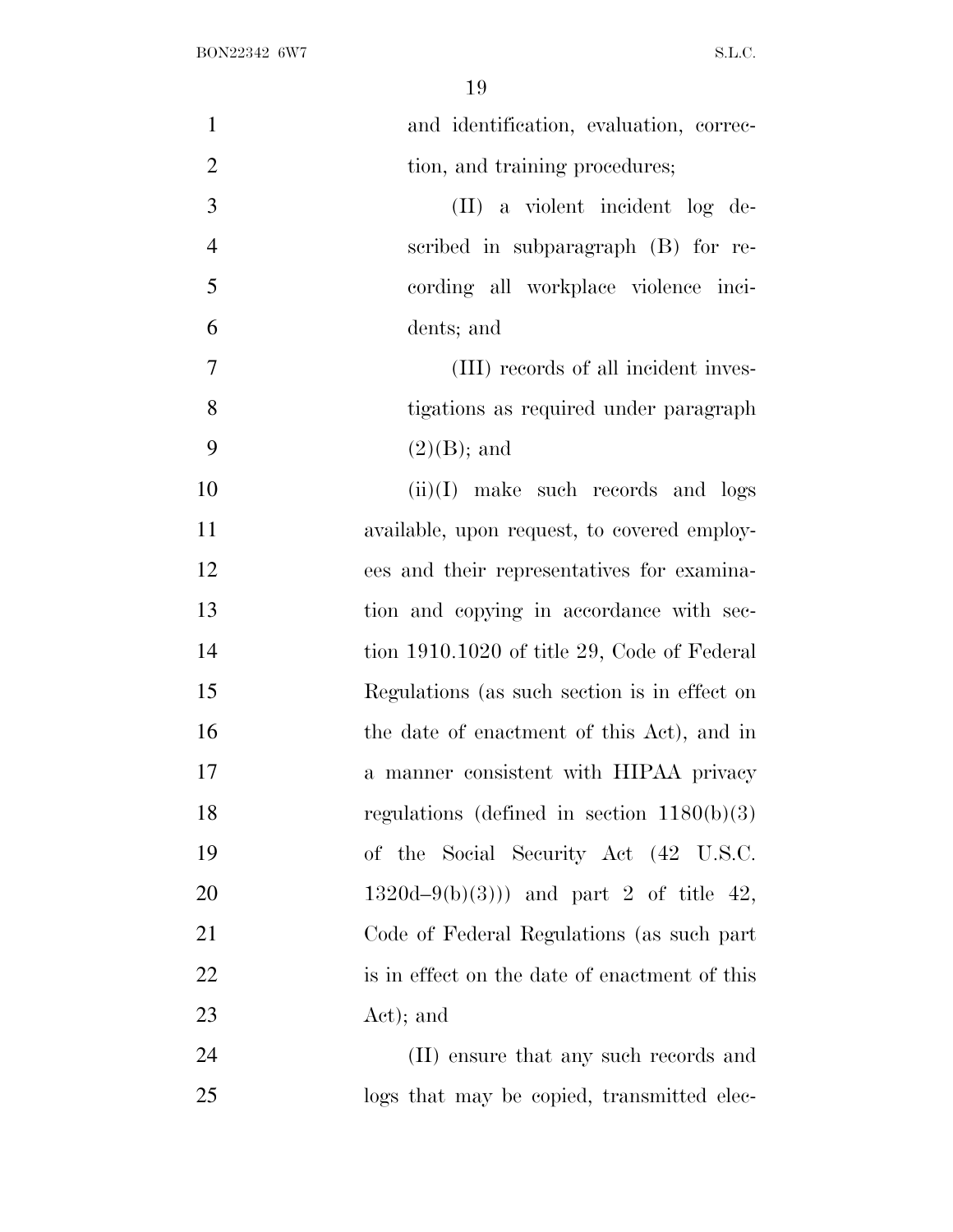BON22342 6W7 S.L.C.

| $\mathbf{1}$   | tronically, or otherwise removed from the     |
|----------------|-----------------------------------------------|
| $\overline{2}$ | employer's control for purposes of this       |
| 3              | clause omit any element of personal identi-   |
| $\overline{4}$ | fying information sufficient to allow identi- |
| 5              | fication of any patient, resident, client, or |
| 6              | other individual alleged to have committed    |
| 7              | a violent incident (including the individ-    |
| 8              | ual's name, address, electronic mail ad-      |
| 9              | dress, telephone number, or social security   |
| 10             | number, or other information that, alone      |
| 11             | or in combination with other publicly avail-  |
| 12             | able information, reveals such individual's   |
| 13             | identity).                                    |
| 14             | (B) VIOLENT INCIDENT LOG DESCRIP-             |
| 15             | TION.—Each violent incident log shall—        |
| 16             | (i) be maintained by a covered em-            |
| 17             | ployer for each covered facility controlled   |
| 18             | by the employer and for each covered serv-    |
| 19             | ice being performed by a covered employee     |
| 20             | on behalf of such employer;                   |
| 21             | (ii) be based on a template developed         |
| 22             | by the Secretary not later than 1 year        |
| 23             | after the date of enactment of this Act;      |
| 24             | (iii) include, at a minimum, a descrip-       |
| 25             | tion of-                                      |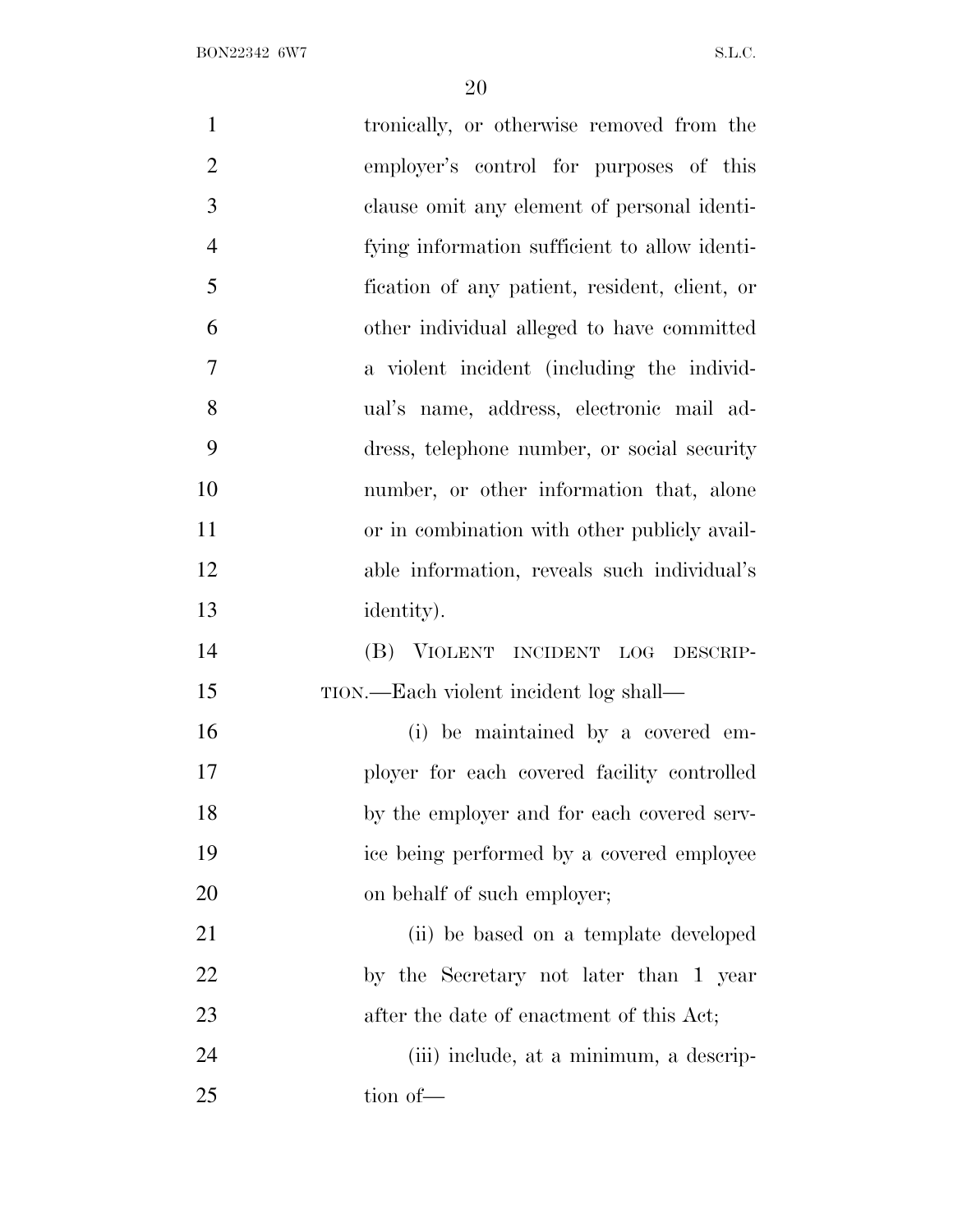| $\mathbf{1}$   | (I) the violent incident (including    |
|----------------|----------------------------------------|
| $\overline{2}$ | environmental risk factors present at  |
| $\overline{3}$ | the time of the incident);             |
| $\overline{4}$ | (II) the date, time, and location      |
| 5              | of the incident, and the names and     |
| 6              | job titles of involved employees;      |
| $\overline{7}$ | (III) the nature and extent of in-     |
| 8              | juries to covered employees;           |
| 9              | (IV) a classification of the perpe-    |
| 10             | trator who committed the violence, in- |
| 11             | cluding whether the perpetrator was—   |
| 12             | (aa) a patient, client, resi-          |
| 13             | dent, or customer of a covered         |
| 14             | employer;                              |
| 15             | (bb) a family or friend of a           |
| 16             | patient, client, resident, or cus-     |
| 17             | tomer of a covered employer;           |
| 18             | (cc) a stranger;                       |
| 19             | (dd) a coworker, supervisor,           |
| 20             | manager of a covered em-<br><b>or</b>  |
| 21             | ployee;                                |
| 22             | (ee) a partner, spouse, par-           |
| 23             | ent, or relative of a covered em-      |
| 24             | ployee; or                             |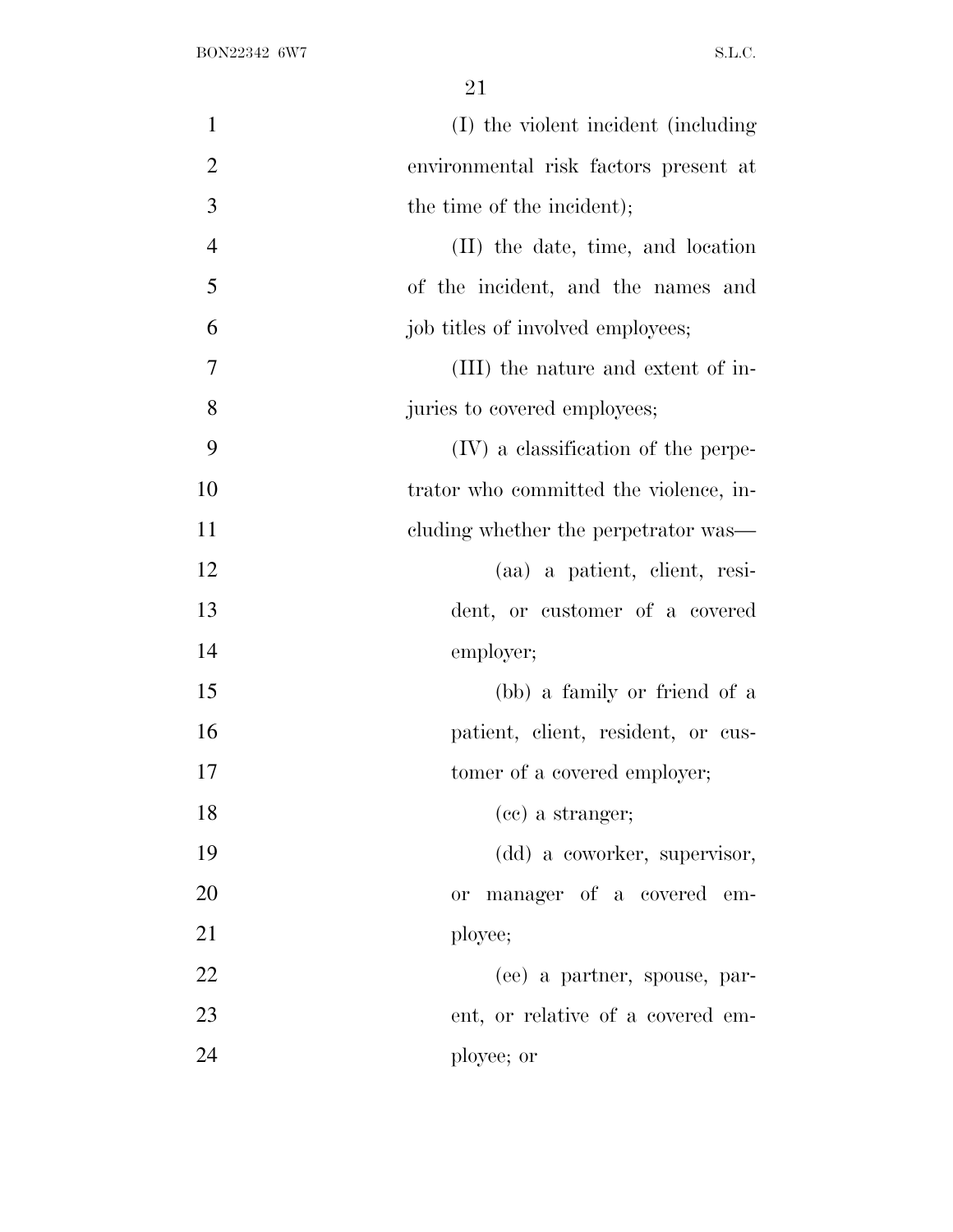| $\mathbf{1}$   | (ff) any other appropriate                     |
|----------------|------------------------------------------------|
| $\overline{2}$ | classification;                                |
| 3              | (V) the type of violent incident               |
| $\overline{4}$ | (such as type 1 violence, type $2$ vio-        |
| 5              | lence, type 3 violence, or type 4 vio-         |
| 6              | lence); and                                    |
| $\overline{7}$ | (VI) how the incident was                      |
| 8              | abated;                                        |
| 9              | (iv) not later than 7 days after the           |
| 10             | employer learns of such incident, contain a    |
| 11             | record of each violent incident, which is      |
| 12             | updated to ensure completeness of such         |
| 13             | record;                                        |
| 14             | $(v)$ be maintained for not less than 5        |
| 15             | years; and                                     |
| 16             | (vi) in the case of a violent incident         |
| 17             | involving a privacy concern case, protect      |
| 18             | the identity of employees in a manner con-     |
| 19             | sistent with section $1904.29(b)$ of title 29, |
| 20             | Code of Federal Regulations (as such sec-      |
| 21             | tion is in effect on the date of enactment     |
| 22             | of this Act).                                  |
| 23             | (C) ANNUAL SUMMARY.—                           |
| 24             | (i) COVERED EMPLOYERS.—Each cov-               |
| 25             | ered employer shall prepare and submit to      |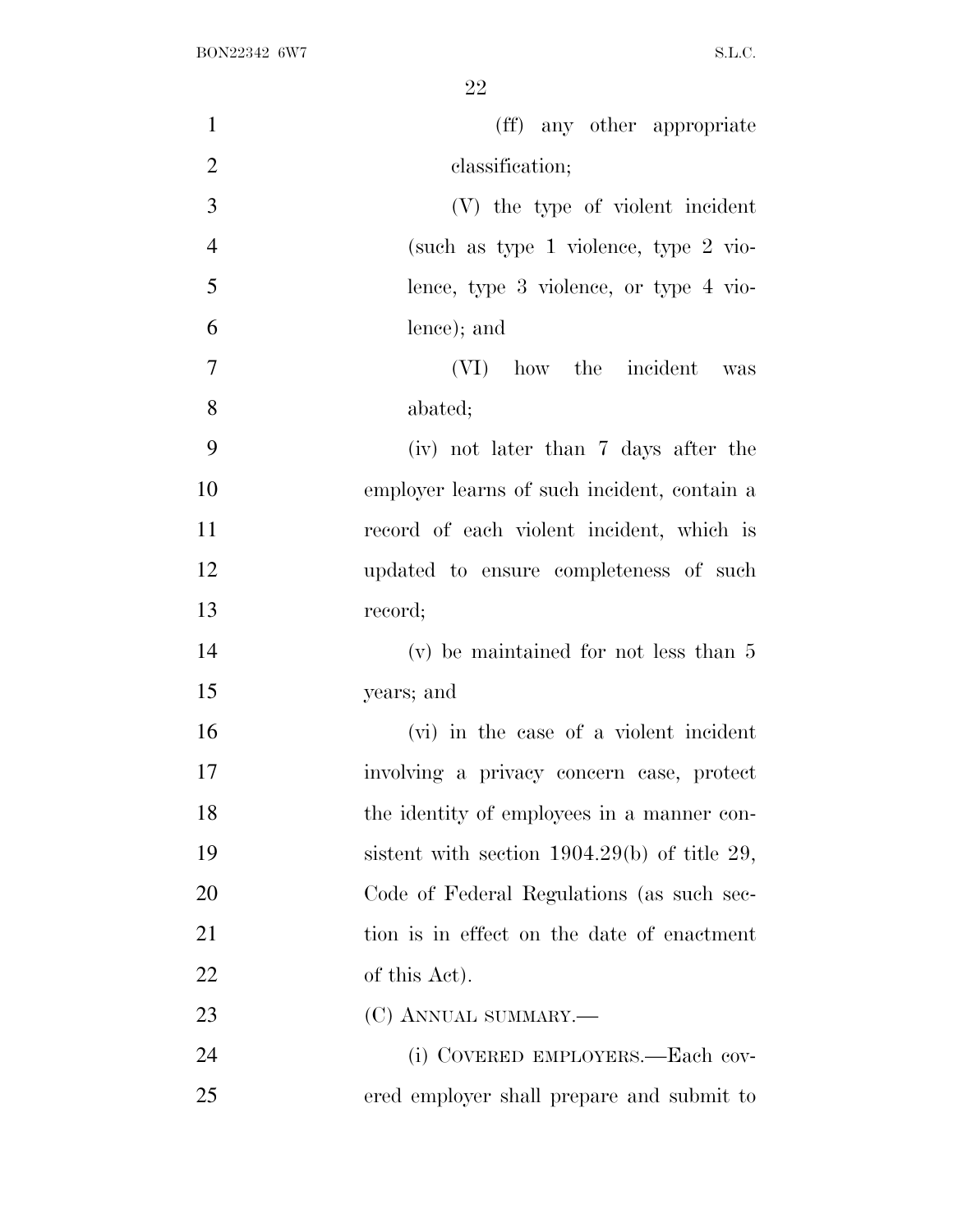| $\mathbf{1}$   | the Secretary an annual summary of each     |
|----------------|---------------------------------------------|
| $\overline{2}$ | violent incident log for the preceding cal- |
| 3              | endar year that shall—                      |
| $\overline{4}$ | (I) with respect to each covered            |
| 5              | facility, and each covered service, for     |
| 6              | which such a log has been maintained,       |
| 7              | include—                                    |
| 8              | (aa) the total number of vio-               |
| 9              | lent incidents;                             |
| 10             | (bb) the number of record-                  |
| 11             | able injuries related to such inci-         |
| 12             | dents; and                                  |
| 13             | (cc) the total number of                    |
| 14             | hours worked by the covered em-             |
| 15             | ployees for such preceding year;            |
| 16             | (II) be completed on a form pro-            |
| 17             | vided by the Secretary;                     |
| 18             | (III) be posted for 3 months be-            |
| 19             | ginning February 1 of each year in a        |
| 20             | manner consistent with the require-         |
| 21             | ments of part 1904 of title 29, Code        |
| 22             | of Federal Regulations (as such part        |
| 23             | is in effect on the date of enactment       |
| 24             | of this Act), relating to the posting of    |
| 25             | summaries of injury and illness logs;       |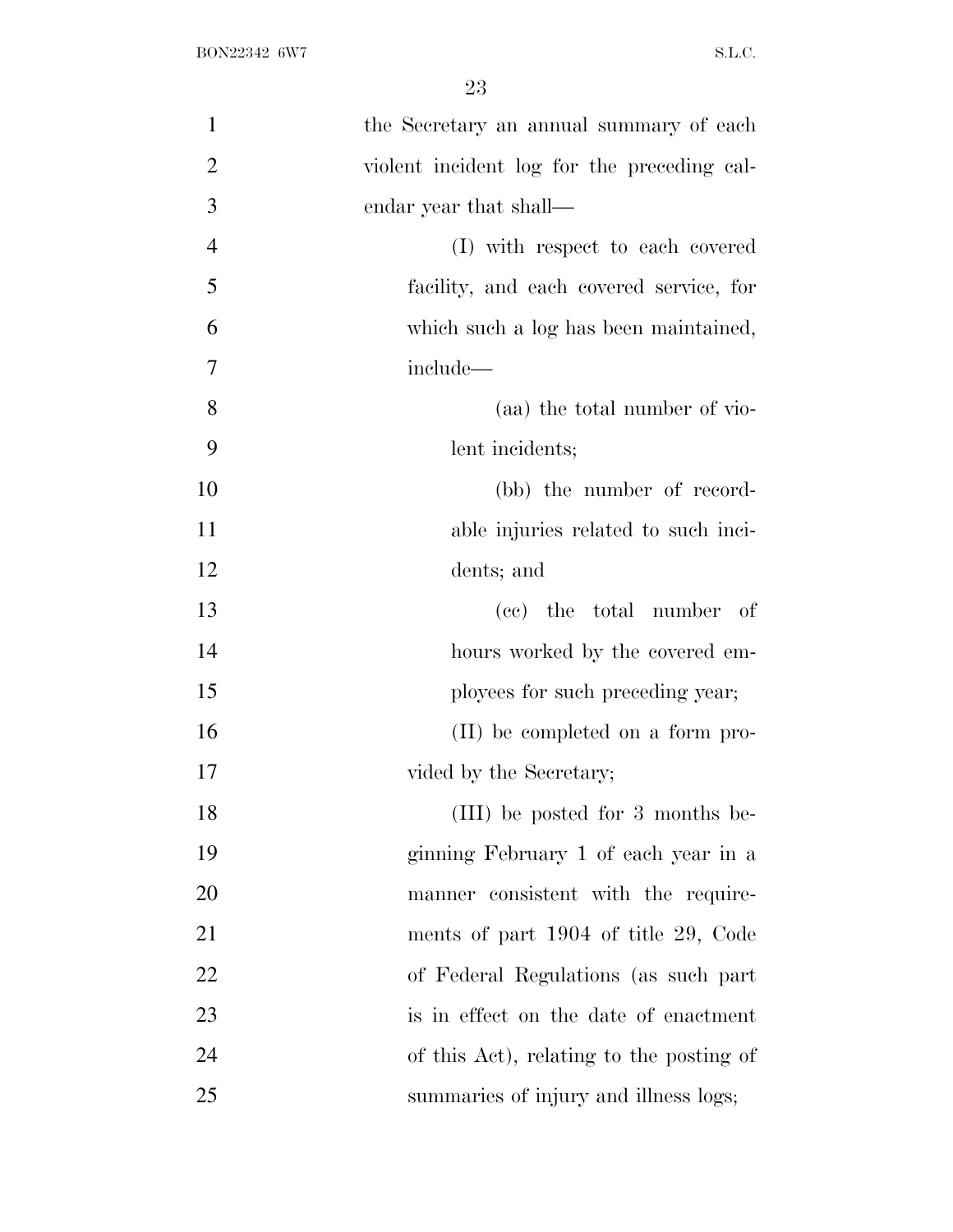| $\mathbf{1}$   | (IV) be located in a conspicuous                |
|----------------|-------------------------------------------------|
| $\overline{2}$ | place or places where notices to em-            |
| 3              | ployees are customarily posted; and             |
| $\overline{4}$ | (V) not be altered, defaced, or                 |
| 5              | covered by other material.                      |
| 6              | (ii) SECRETARY.—Not later than 1                |
| $\overline{7}$ | year after the promulgation of the interim      |
| 8              | final standard under section $101(a)$ , or 2    |
| 9              | years after the date of enactment of this       |
| 10             | Act in a case described in section              |
| 11             | $101(a)(5)$ , the Secretary shall make avail-   |
| 12             | able a platform for the electronic submis-      |
| 13             | sion of annual summaries required under         |
| 14             | this subparagraph.                              |
| 15             | $(5)$ ANNUAL REPORT.—                           |
| 16             | (A) REPORT TO SECRETARY.—Not later              |
| 17             | than February 15 of each year, each covered     |
| 18             | employer shall report to the Secretary, on a    |
| 19             | form provided by the Secretary, the frequency,  |
| 20             | quantity, and severity of workplace violence,   |
| 21             | and any incident response and post-incident in- |
| 22             | vestigation (including abatement measures) for  |
| 23             | the incidents set forth in the annual summary   |
| 24             | of the violent incident log described in para-  |
| 25             | graph $(4)(C)$ .                                |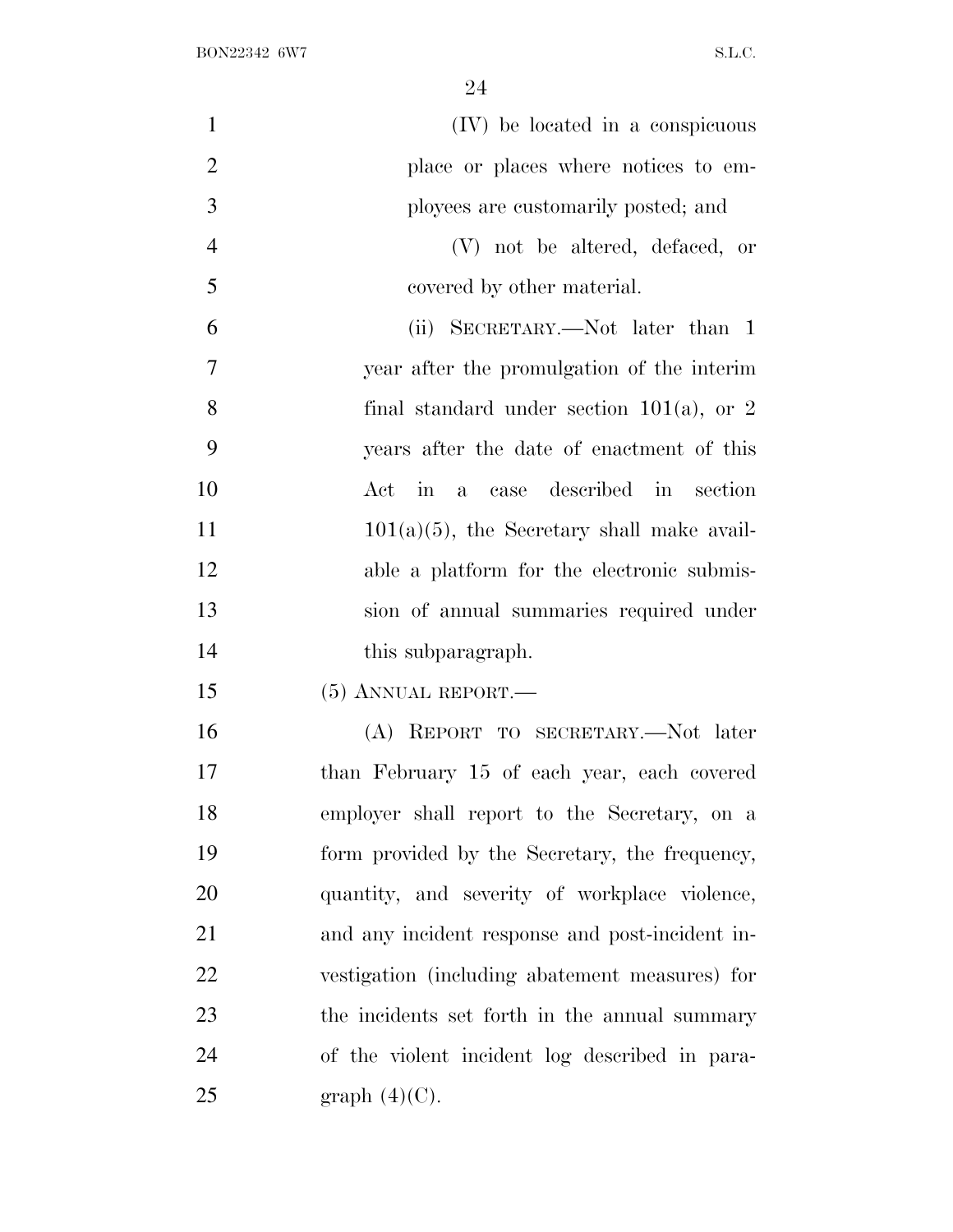BON22342 6W7 S.L.C.

| $\mathbf{1}$   | (B) REPORT TO CONGRESS.—Not later                     |
|----------------|-------------------------------------------------------|
| $\overline{2}$ | than 6 months after February 15 of each year,         |
| 3              | the Secretary shall submit to Congress a sum-         |
| $\overline{4}$ | mary of the reports received under subpara-           |
| 5              | $graph(A)$ . The contents of the summary of the       |
| 6              | Secretary to Congress shall not disclose any          |
| 7              | confidential information.                             |
| 8              | (6) ANNUAL EVALUATION.—Each covered em-               |
| 9              | ployer shall conduct an annual written evaluation,    |
| 10             | conducted with the full, active participation of cov- |
| 11             | ered employees and employee representatives, of—      |
| 12             | (A) the implementation and effectiveness              |
| 13             | of the Plan, including a review of the violent in-    |
| 14             | cident log; and                                       |
| 15             | (B) compliance with training required by              |
| 16             | each standard described in section 101, and           |
| 17             | specified in the Plan.                                |
| 18             | (7) PLAN UPDATES.—Each covered employer               |
| 19             | shall incorporate changes to the Plan, in a manner    |
| 20             | consistent with paragraph $(1)(A)(i)$ and based on    |
| 21             | findings from the most recent annual evaluation con-  |
| 22             | ducted under paragraph (6), as appropriate.           |
| 23             | (8) ANTI-RETALIATION.—                                |
| 24             | (A) POLICY.—Each covered employer shall               |
| 25             | adopt a policy prohibiting any person (including)     |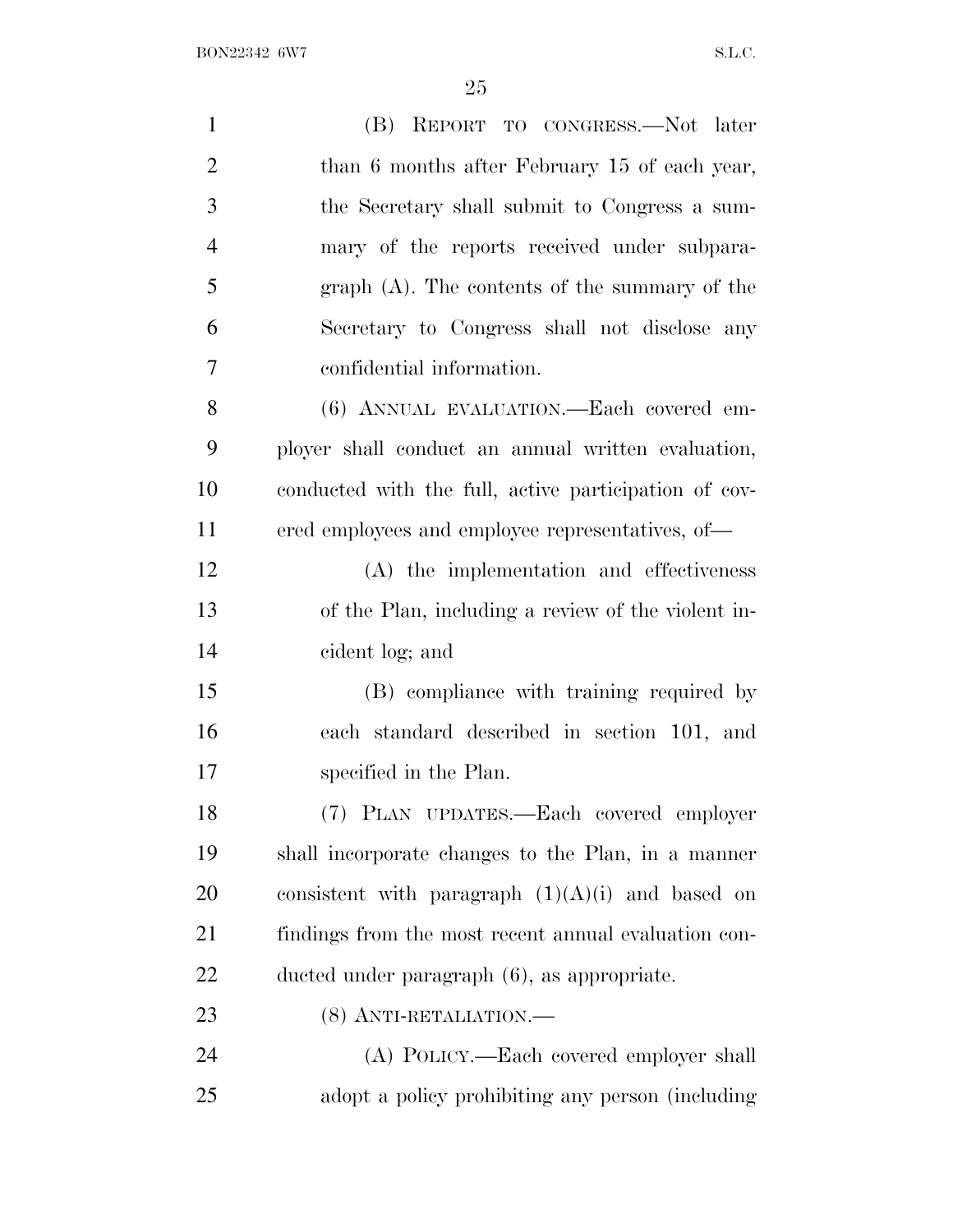| $\mathbf{1}$   | an agent of the employer) from the discrimina-       |
|----------------|------------------------------------------------------|
| $\overline{2}$ | tion or retaliation described in subparagraph        |
| 3              | (B).                                                 |
| $\overline{4}$ | (B) PROHIBITION.—No covered employer                 |
| 5              | shall discriminate or retaliate against any em-      |
| 6              | ployee for-                                          |
| 7              | (i) reporting a workplace violence inci-             |
| 8              | dent, threat, or concern to, or seeking as-          |
| 9              | sistance or intervention with respect to             |
| 10             | such incident, threat, or concern from, the          |
| 11             | employer, law enforcement, local emer-               |
| 12             | gency services, or a local, State, or Federal        |
| 13             | government agency; or                                |
| 14             | (ii) exercising any other rights under               |
| 15             | this paragraph.                                      |
| 16             | (C) ENFORCEMENT.—This paragraph shall                |
| 17             | be enforced in the same manner and to the            |
| 18             | extent as any standard promulgated<br>same           |
| 19             | under section 6(b) of the Occupational Safety        |
| 20             | and Health Act of 1970 (29 U.S.C. $655(b)$ ).        |
| 21             | SEC. 104. RULES OF CONSTRUCTION.                     |
| 22             | Notwithstanding section 18 of the Occupational Safe- |
| 23             | ty and Health Act of 1970 (29 U.S.C. 667)—           |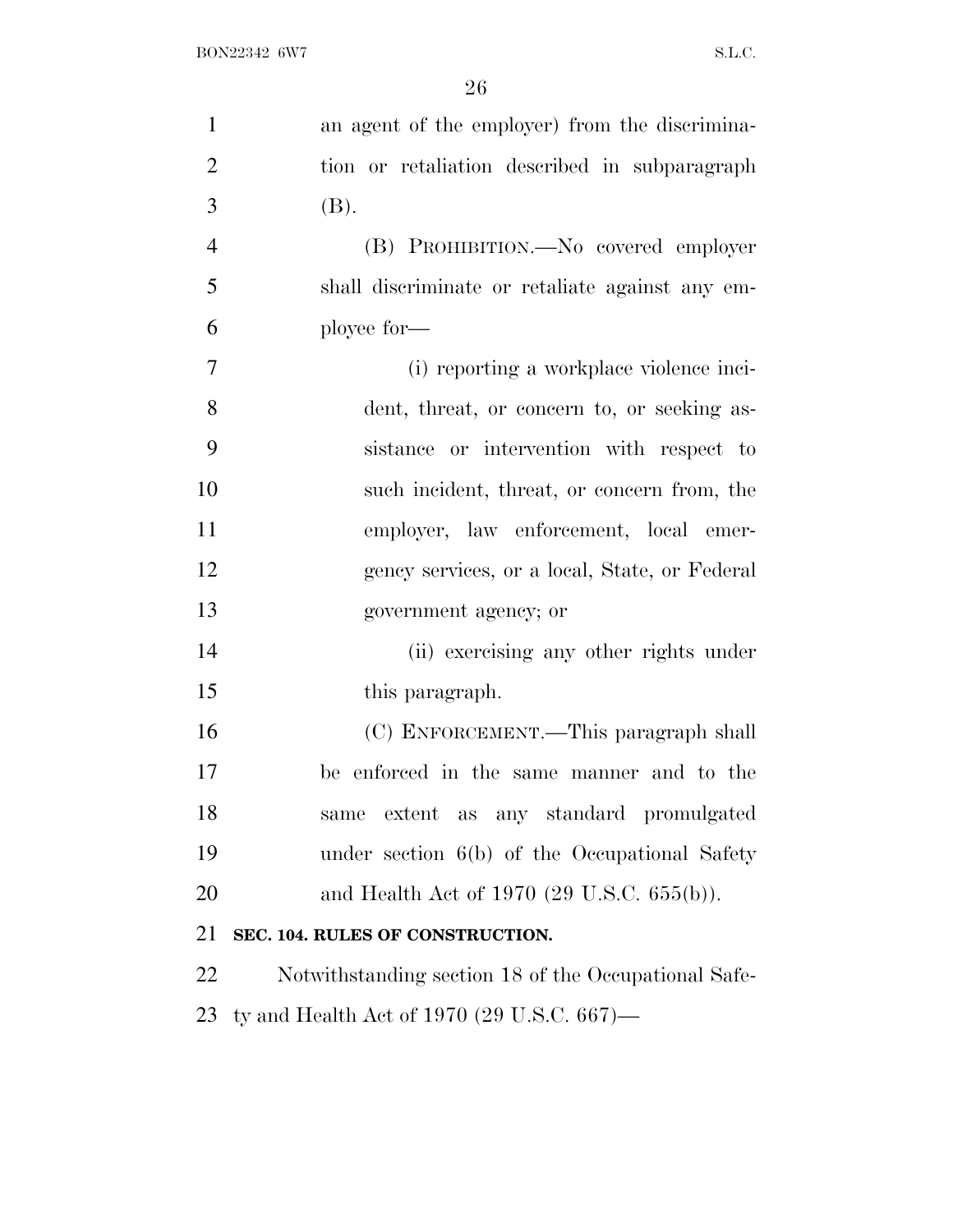| $\mathbf{1}$   | $(1)$ nothing in this title shall be construed to      |
|----------------|--------------------------------------------------------|
| $\overline{2}$ | curtail or limit authority of the Secretary under any  |
| 3              | other provision of the law;                            |
| 4              | (2) the rights, privileges, or remedies of covered     |
| 5              | employees shall be in addition to the rights, privi-   |
| 6              | leges, or remedies provided under any Federal or       |
| 7              | State law, or any collective bargaining agreement;     |
| 8              | (3) nothing in this Act shall be construed to          |
| 9              | limit or prevent health care workers, social service   |
| 10             | workers, and other personnel from reporting violent    |
| 11             | incidents to appropriate law enforcement; and          |
| 12             | (4) nothing in this Act shall be construed to          |
| 13             | limit or diminish any protections in relevant Federal, |
| 14             | State, or local law related to—                        |
| 15             | (A) domestic violence;                                 |
| 16             | (B) stalking;                                          |
| 17             | (C) dating violence; and                               |
| 18             | (D) sexual assault.                                    |
| 19             | SEC. 105. OTHER DEFINITIONS.                           |
| 20             | In this title:                                         |
| 21             | (1) WORKPLACE VIOLENCE.—                               |
| 22             | (A) IN GENERAL.—The term "workplace                    |
| 23             | violence" means any act of violence or threat of       |
| 24             | violence, without regard to intent, that occurs        |
|                |                                                        |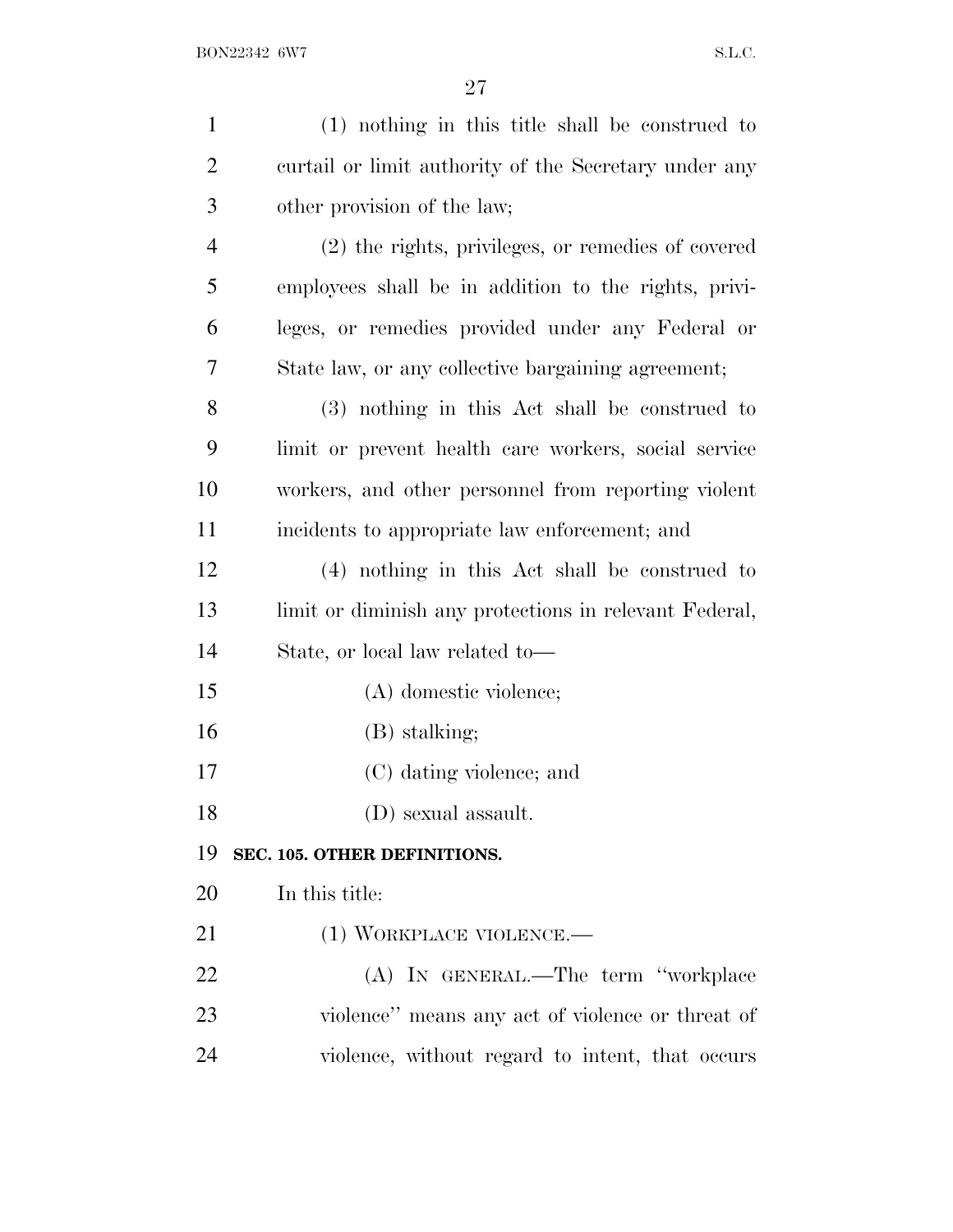| $\mathbf{1}$   | at a covered facility or while a covered employee  |
|----------------|----------------------------------------------------|
| $\overline{2}$ | performs a covered service.                        |
| 3              | (B) EXCLUSIONS.—The term "workplace                |
| $\overline{4}$ | violence" does not include lawful acts of self-de- |
| 5              | fense or lawful acts of defense of others.         |
| 6              | (C) INCLUSIONS.—The term "workplace                |
| 7              | violence" includes—                                |
| 8              | (i) the threat or use of physical force            |
| 9              | against a covered employee that results in         |
| 10             | or has a high likelihood of resulting in in-       |
| 11             | jury, psychological trauma, or stress, with-       |
| 12             | out regard to whether the covered em-              |
| 13             | ployee sustains an injury, psychological           |
| 14             | trauma, or stress; and                             |
| 15             | (ii) an incident involving the threat or           |
| 16             | use of a firearm or a dangerous weapon,            |
| 17             | including the use of common objects as             |
| 18             | weapons, without regard to whether the             |
| 19             | employee sustains an injury, psychological         |
| 20             | trauma, or stress.                                 |
| 21             | $(2)$ TYPE 1 VIOLENCE.—The term "type 1 vio-       |
| 22             | lence'                                             |
| 23             | (A) means workplace violence directed at a         |
| 24             | covered employee at a covered facility or while    |
| 25             | performing a covered service by an individual      |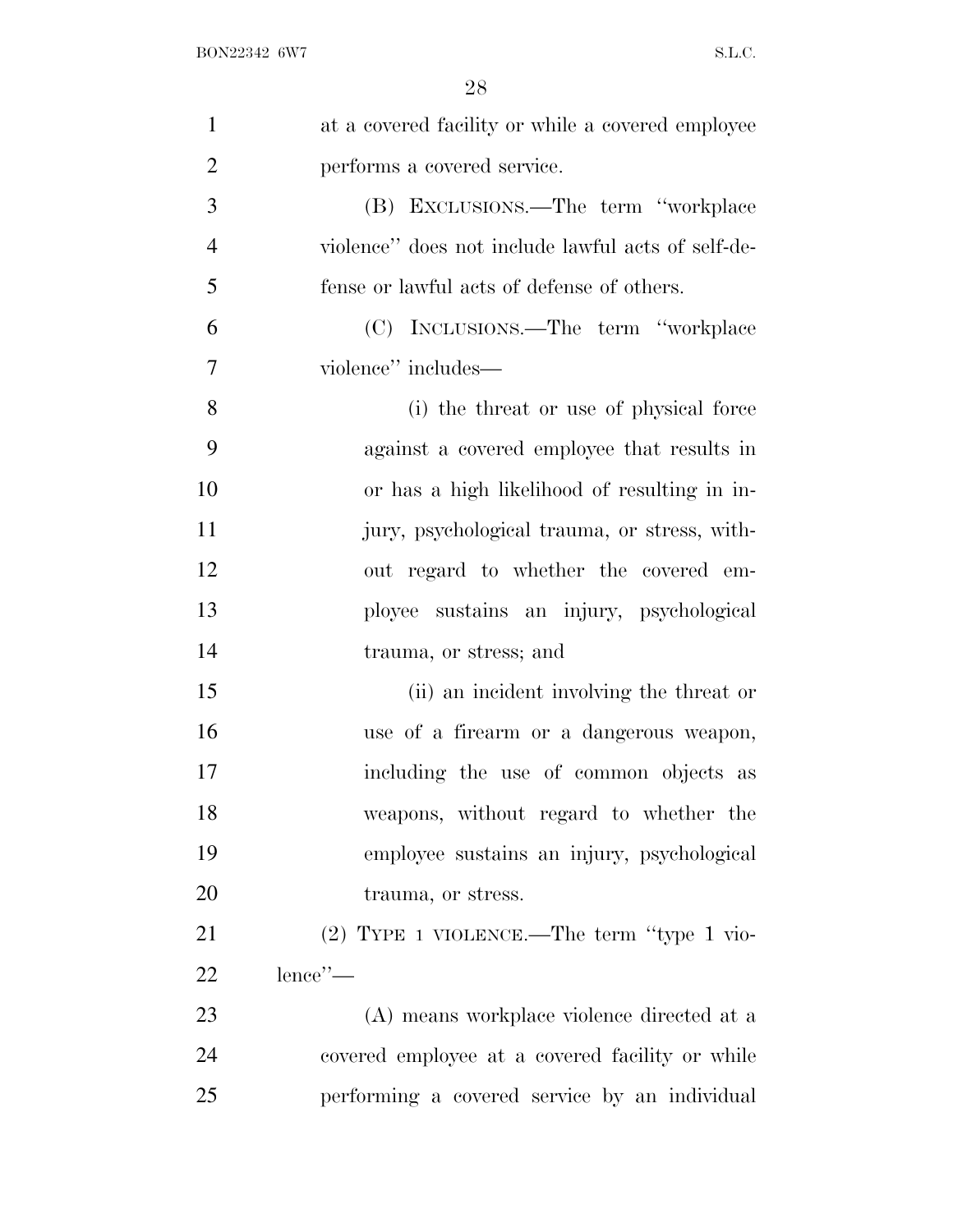who has no legitimate business at the covered facility or with respect to such covered service; and

 (B) includes violent acts by any individual who enters the covered facility or worksite where a covered service is being performed with the intent to commit a crime.

 (3) TYPE 2 VIOLENCE.—The term ''type 2 vio- lence'' means workplace violence directed at a cov- ered employee by customers, clients, patients, stu- dents, inmates, or any individual for whom a covered facility provides services or for whom the employee performs covered services.

 (4) TYPE 3 VIOLENCE.—The term ''type 3 vio- lence'' means workplace violence directed at a cov- ered employee by a present or former employee, su-pervisor, or manager.

 (5) TYPE 4 VIOLENCE.—The term ''type 4 vio- lence'' means workplace violence directed at a cov- ered employee by an individual who is not an em- ployee, but has or is known to have had a personal relationship with such employee, or with a customer, client, patient, student, inmate, or any individual for whom a covered facility provides services or for whom the employee performs covered services.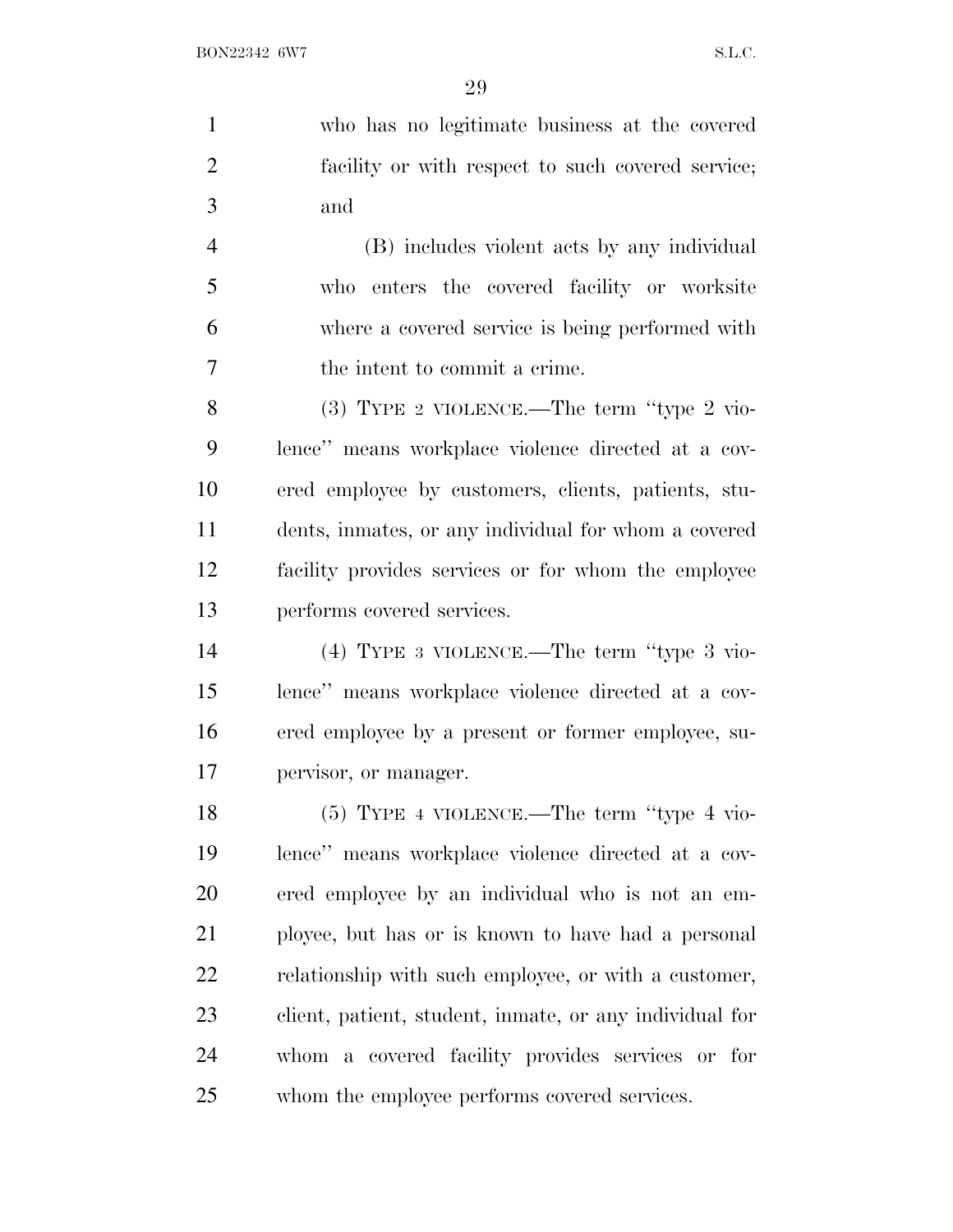| $\mathbf{1}$   | $(6)$ THREAT OF VIOLENCE.—The term "threat"              |
|----------------|----------------------------------------------------------|
| $\overline{2}$ | of violence" means a statement or conduct that—          |
| 3              | (A) causes an individual to fear for such                |
| $\overline{4}$ | individual's safety because there is a reasonable        |
| 5              | possibility the individual might be physically in-       |
| 6              | jured; and                                               |
| 7              | (B) serves no legitimate purpose.                        |
| 8              | (7) ALARM.—The term "alarm" means a me-                  |
| 9              | chanical, electrical, or electronic device that does not |
| 10             | rely upon an employee's vocalization in order to alert   |
| 11             | others.                                                  |
| 12             | (8) DANGEROUS WEAPON.—The term "dan-                     |
| 13             | gerous weapon" means an instrument capable of in-        |
| 14             | flicting death or serious bodily injury, without re-     |
| 15             | gard to whether such instrument was designed for         |
| 16             | that purpose.                                            |
| 17             | (9) ENGINEERING CONTROLS.—                               |
| 18             | (A) IN GENERAL.—The term "engineering                    |
| 19             | controls" means an aspect of the built space or          |
| 20             | a device that removes a hazard from the work-            |
| 21             | place or creates a barrier between a covered             |
| 22             | employee and the hazard.                                 |
| 23             | (B) INCLUSIONS.—For purposes of reduc-                   |
| 24             | ing workplace violence hazards, the term "engi-          |
| 25             | neering controls" includes electronic access con-        |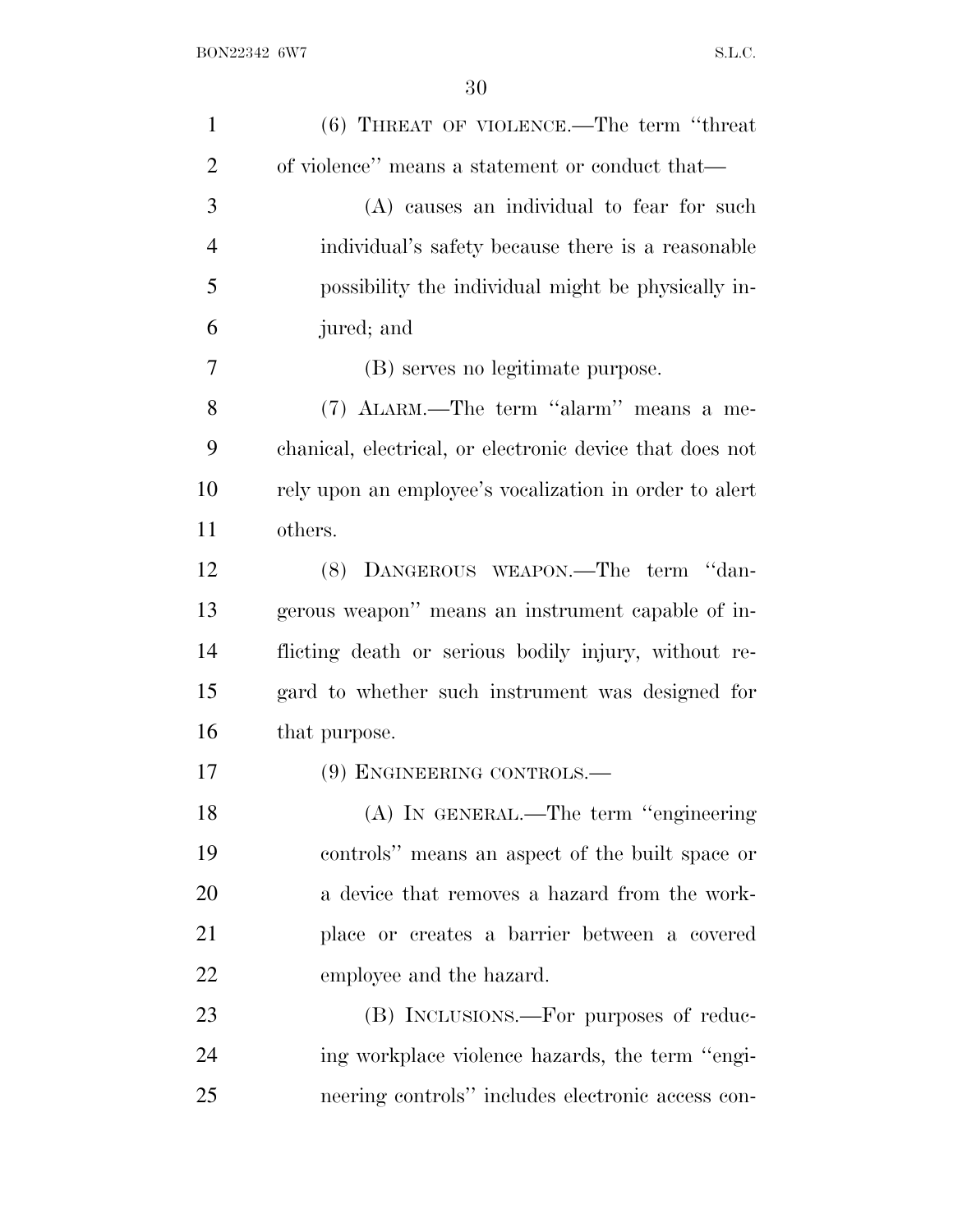1 trols to employee occupied areas, weapon detec- tors (installed or handheld), enclosed work- stations with shatter-resistant glass, deep serv- ice counters, separate rooms or areas for high- risk patients, locks on doors, removing access to or securing items that could be used as weap- ons, furniture affixed to the floor, opaque glass in patient rooms (which protects privacy, but allows the health care provider to see where the patient is before entering the room), closed-cir- cuit television monitoring and video recording, sight-aids, and personal alarm devices. 13 (10) ENVIRONMENTAL RISK FACTORS.— (A) IN GENERAL.—The term ''environ- mental risk factors'' means factors in the cov- ered facility or area in which a covered service is performed that may contribute to the likeli- hood or severity of a workplace violence inci- dent. (B) CLARIFICATION.—Environmental risk factors may be associated with the specific task being performed or the work area, such as working in an isolated area, poor illumination

or blocked visibility, and lack of physical bar-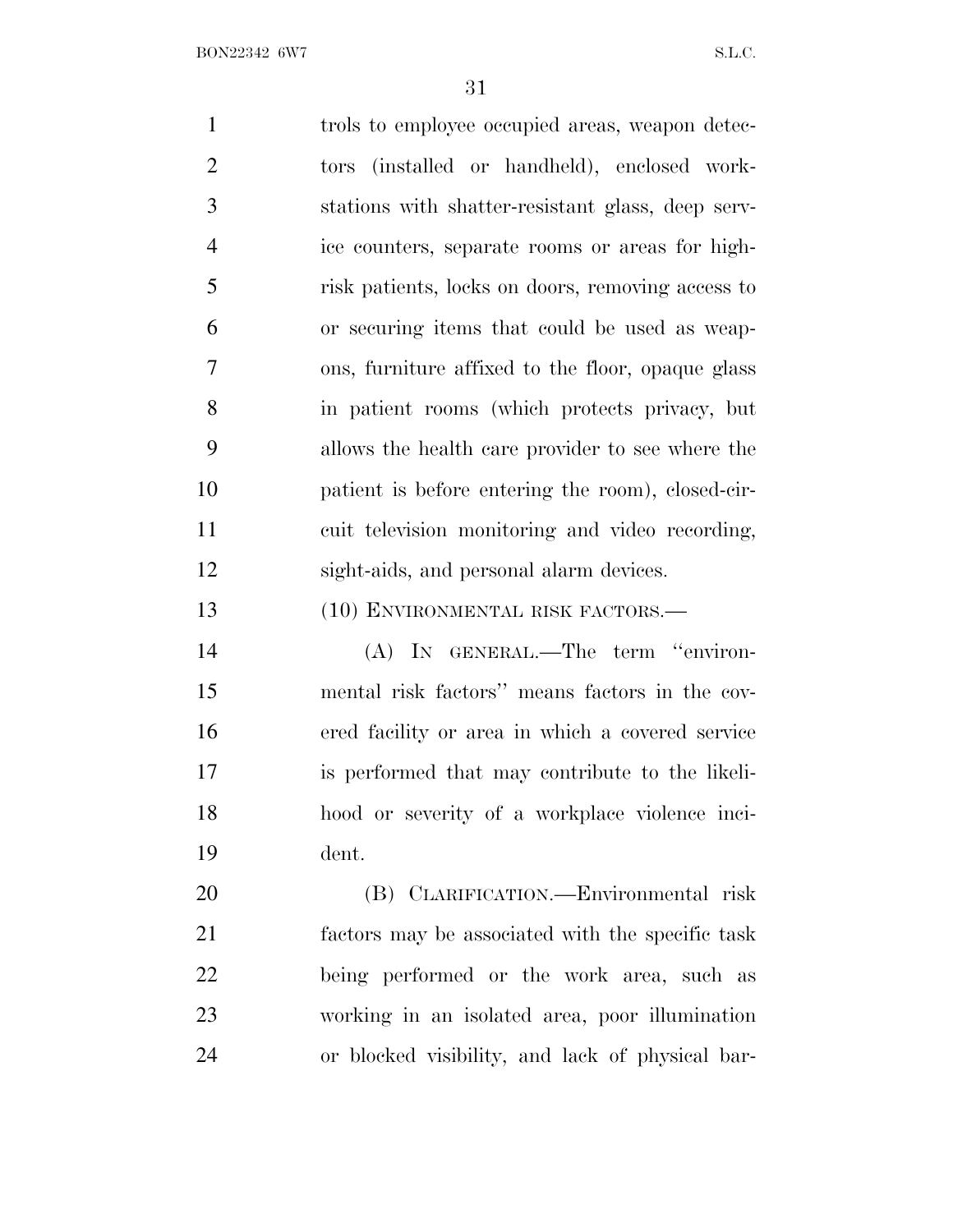| $\mathbf{1}$   | riers between individuals and persons at risk of       |
|----------------|--------------------------------------------------------|
| $\overline{2}$ | committing workplace violence.                         |
| 3              | (11) PATIENT-SPECIFIC RISK FACTORS.—The                |
| $\overline{4}$ | term "patient-specific risk factors" means factors     |
| 5              | specific to a patient that may increase the likelihood |
| 6              | or severity of a workplace violence incident, includ-  |
| 7              | $ing$ —                                                |
| 8              | (A) a patient's treatment and medication               |
| 9              | status, and history of violence and use of drugs       |
| 10             | or alcohol; and                                        |
| 11             | (B) any conditions or disease processes of             |
| 12             | the patient that may cause the patient to expe-        |
| 13             | rience confusion or disorientation, be non-re-         |
| 14             | sponsive to instruction, behave unpredictably, or      |
| 15             | engage in disruptive, threatening, or violent be-      |
| 16             | havior.                                                |
| 17             | "Secretary"<br>SECRETARY.—The term<br>(12)             |
| 18             | means the Secretary of Labor.                          |
| 19             | (13) WORK PRACTICE CONTROLS.—                          |
| 20             | (A) IN GENERAL.—The term "work prac-                   |
| 21             | tice controls" means procedures and rules that         |
| 22             | are used to effectively reduce workplace violence      |
| 23             | hazards.                                               |
| 24             | (B) INCLUSIONS.—The term "work prac-                   |
| 25             | tice controls" includes—                               |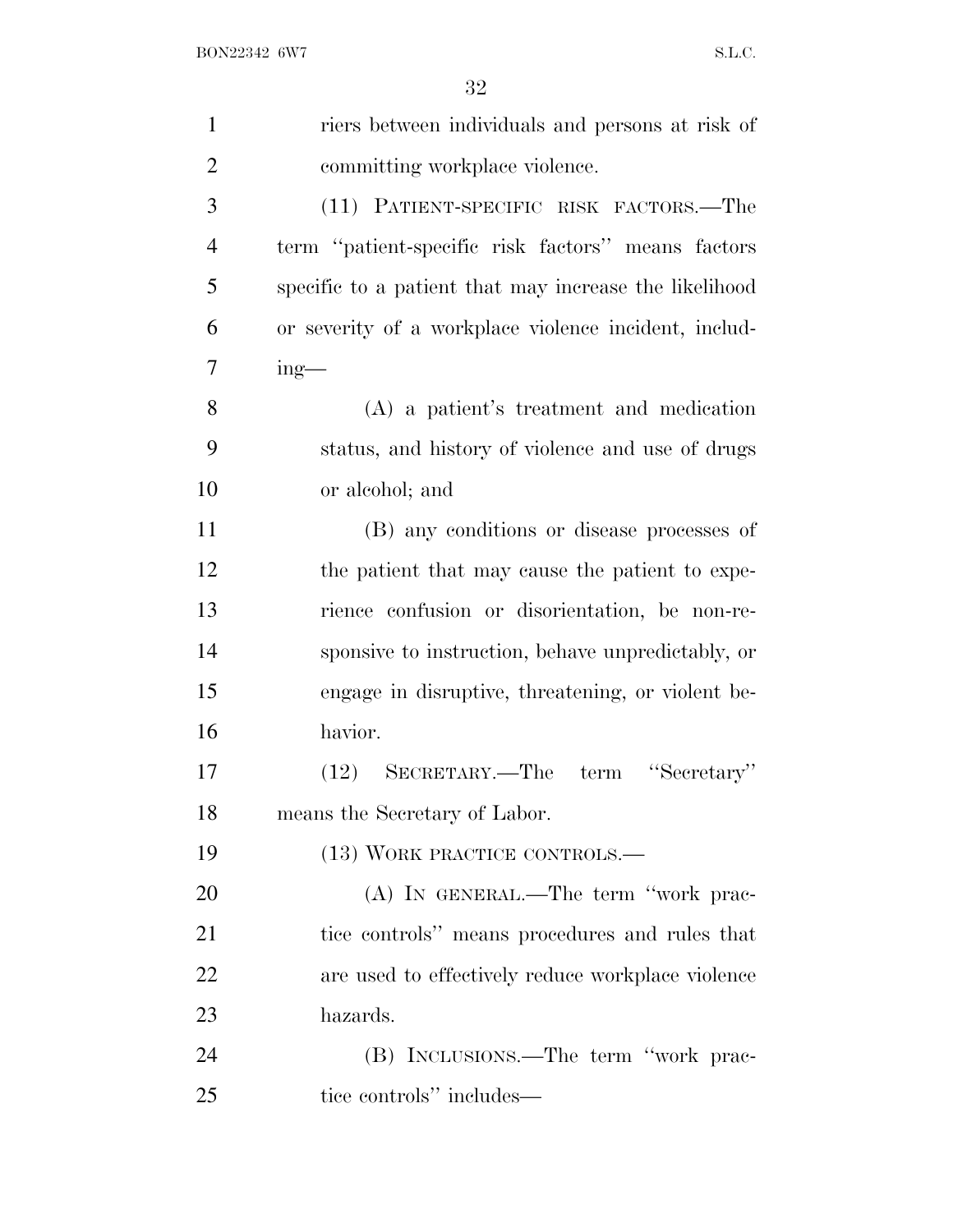| $\mathbf{1}$   | (i) assigning and placing sufficient              |
|----------------|---------------------------------------------------|
| $\overline{2}$ | numbers of staff to reduce patient-specific       |
| 3              | type 2 violence hazards;                          |
| $\overline{4}$ | (ii) provision of dedicated and avail-            |
| 5              | able safety personnel such as security            |
| 6              | guards;                                           |
| 7              | (iii) employee training on workplace              |
| 8              | violence prevention methods and tech-             |
| 9              | niques to de-escalate and minimize violent        |
| 10             | behavior; and                                     |
| 11             | (iv) employee training on procedures              |
| 12             | for response in the event of a workplace vi-      |
| 13             | olence incident and for post-incident re-         |
| 14             | sponse.                                           |
| 15             | <b>TITLE II-AMENDMENTS TO THE</b>                 |
| 16             | <b>SOCIAL SECURITY ACT</b>                        |
| 17             | SEC. 201. APPLICATION OF THE WORKPLACE VIOLENCE   |
| 18             | PREVENTION STANDARD TO CERTAIN FACILI-            |
| 19             | TIES RECEIVING MEDICARE FUNDS.                    |
| 20             | (a) IN GENERAL.—Section 1866 of the Social Secu-  |
| 21             | rity Act $(42 \text{ U.S.C. } 1395c)$ is amended— |
| 22             | $(1)$ in subsection $(a)(1)$ —                    |
| 23             | $(A)$ in subparagraph $(X)$ , by striking         |
| 24             | "and" at the end;                                 |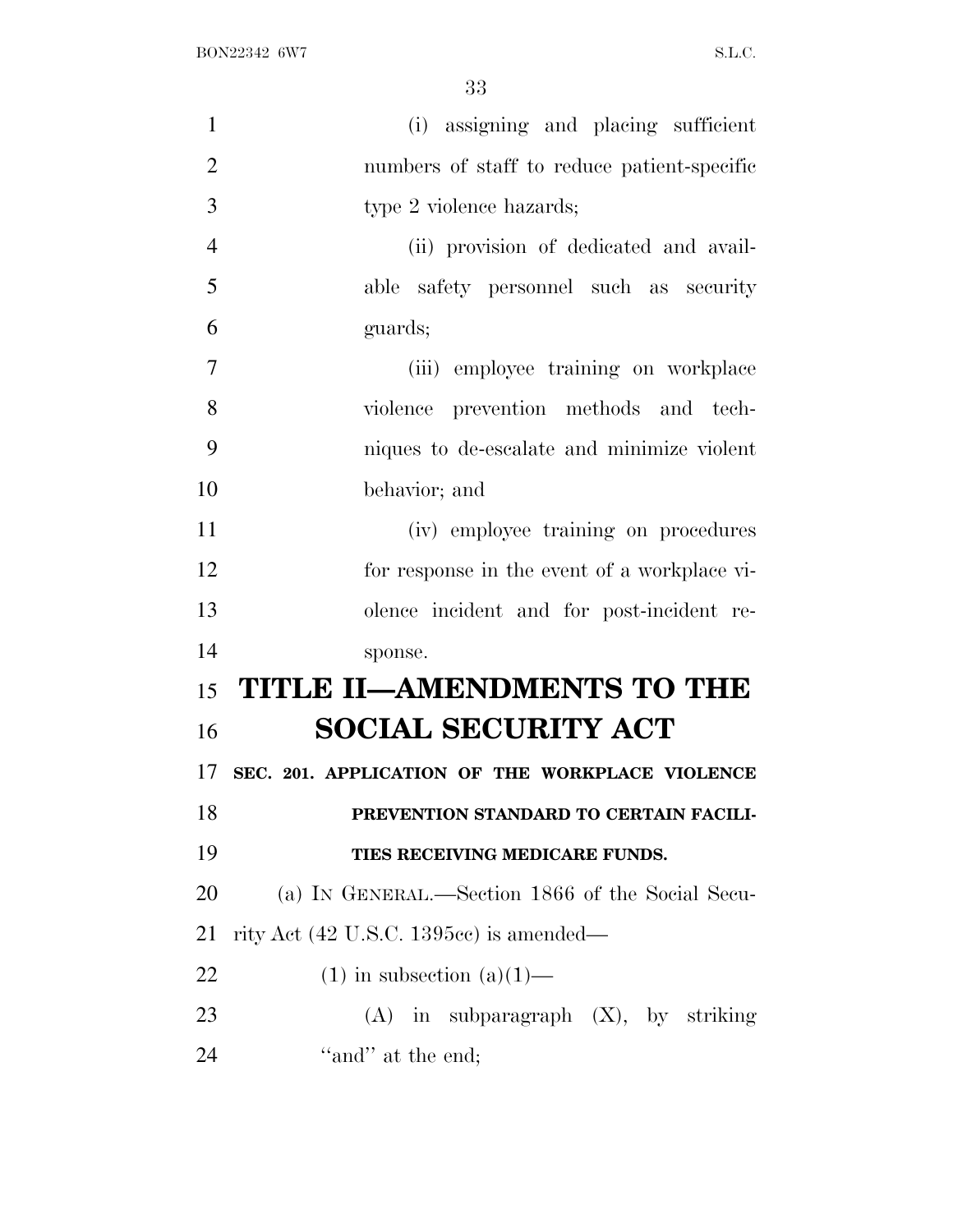BON22342 6W7 S.L.C.

| $\mathbf{1}$   | $(B)$ in subparagraph $(Y)$ , by striking the           |
|----------------|---------------------------------------------------------|
| $\overline{2}$ | period at the end and inserting "; and"; and            |
| 3              | $(C)$ by inserting after subparagraph $(Y)$             |
| $\overline{4}$ | the following new subparagraph.                         |
| 5              | $\lq (Z)$ in the case of hospitals that are not other-  |
| 6              | wise subject to the Occupational Safety and Health      |
| 7              | Act of 1970 (or a State occupational safety and         |
| 8              | health plan that is approved under $18(b)$ of such      |
| 9              | Act) and skilled nursing facilities that are not other- |
| 10             | wise subject to such Act (or such a State occupa-       |
| 11             | tional safety and health plan), to comply with the      |
| 12             | Workplace Violence Prevention Standard (as pro-         |
| 13             | mulgated under section 101 of the Workplace Vio-        |
| 14             | lence Prevention for Health Care and Social Service     |
| 15             | Workers Act)."; and                                     |
| 16             | $(2)$ in subsection $(b)(4)$ —                          |
| 17             | $(A)$ in subparagraph $(A)$ , by inserting              |
| 18             | "and a hospital or skilled nursing facility that        |
| 19             | fails to comply with the requirement of sub-            |
| 20             | section $(a)(1)(Z)$ (relating to the Workplace Vi-      |
| 21             | Prevention<br>Standard)"<br>after<br>olence             |
| 22             | "Bloodborne Pathogens standard)"; and                   |
| 23             | $(B)$ in subparagraph $(B)$ —                           |
| 24             | (i) by striking " $(a)(1)(U)$ " and insert-             |
| 25             | ing "(a) $(1)(V)$ "; and                                |